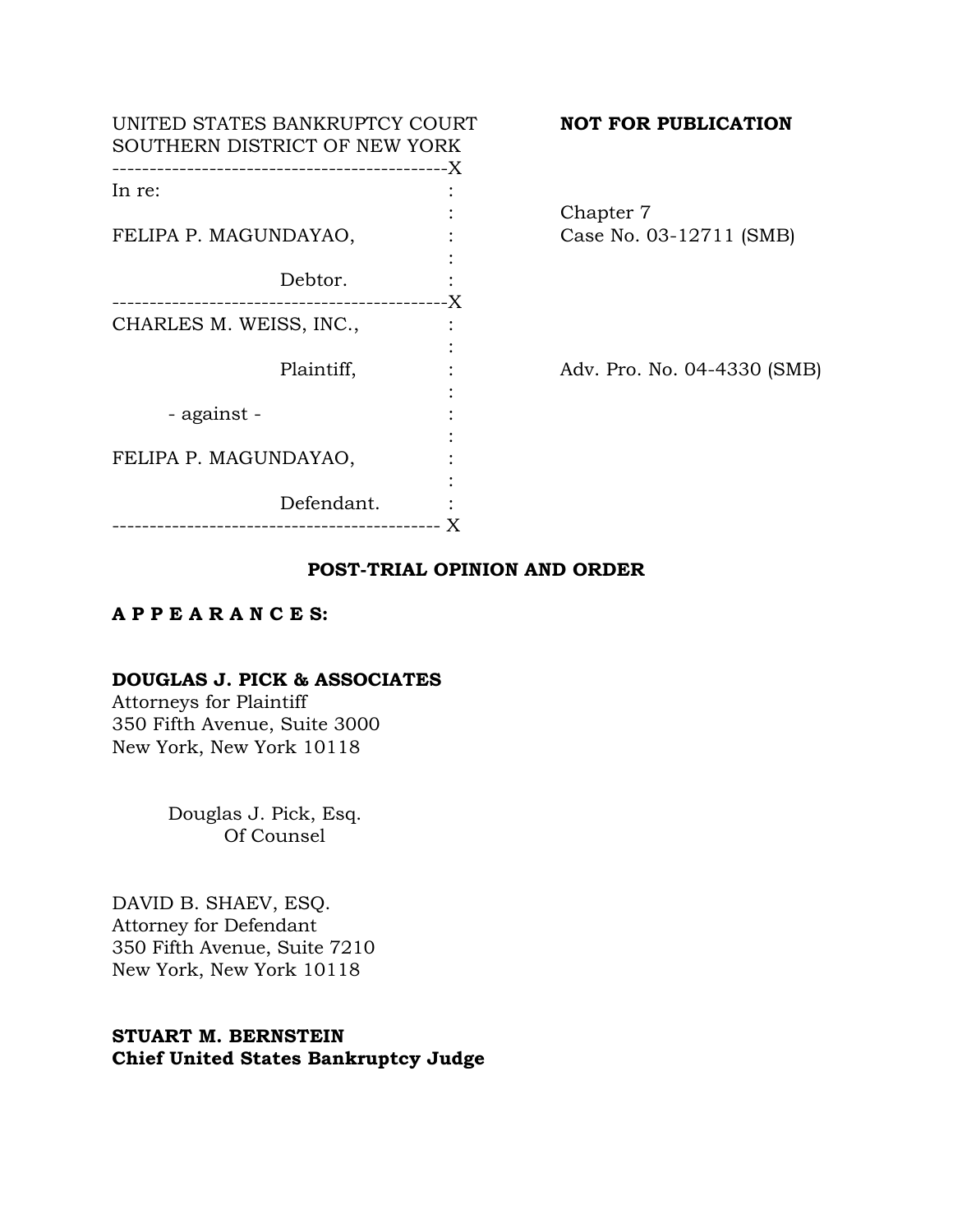The plaintiff, Charles M. Weiss, Inc., filed this adversary proceeding to revoke the discharge previously granted to the Debtor, Felipa P. Magundayao. The plaintiff primarily argued that the Debtor failed to disclose significant assets in her Schedules and Statement of Financial Affairs ("SOFA"). The Court conducted a two day trial during which it heard the testimony of four witnesses and received numerous documentary exhibits. For the reasons that follow, the Court concludes that the Debtor's discharge must be revoked.

#### **BACKGROUND**

The Debtor is a dentist. She graduated from the New York University's dental school in 1984, and since 1985, has operated a dental practice through professional corporations under the names Felipa P. Magundayao, Inc., Beyond Smile, Inc., Dr. Fe P. Magundayao Dental Offices and Felipa P. Magundayao D.M.D.P.C. (the "Non-Debtor Entities") (Joint Pre-Trial Order, dated June 14, 2005 ("JPTO") at  $\P$  E.4)(ECF Doc. # 18.)<sup>1</sup> On the petition date, she resided in a house located at 190 Cherry Lane, Teaneck, New Jersey (the "Teaneck House"). (Transcript of Trial, held June 24, 2005 ("6/24/05 Tr.") at 11.) At all relevant times, the Debtor maintained her offices at 405 Lexington Avenue, New York, New York (the Chrysler Building) in space she subleased from the plaintiff. (See id. at 20-21.) The sublease was renewed by the Debtor from time to time. (See Id.

Paragraph E of the JPTO contains facts stipulated by the parties to be undisputed. Future citations to the JPTO refer to this section.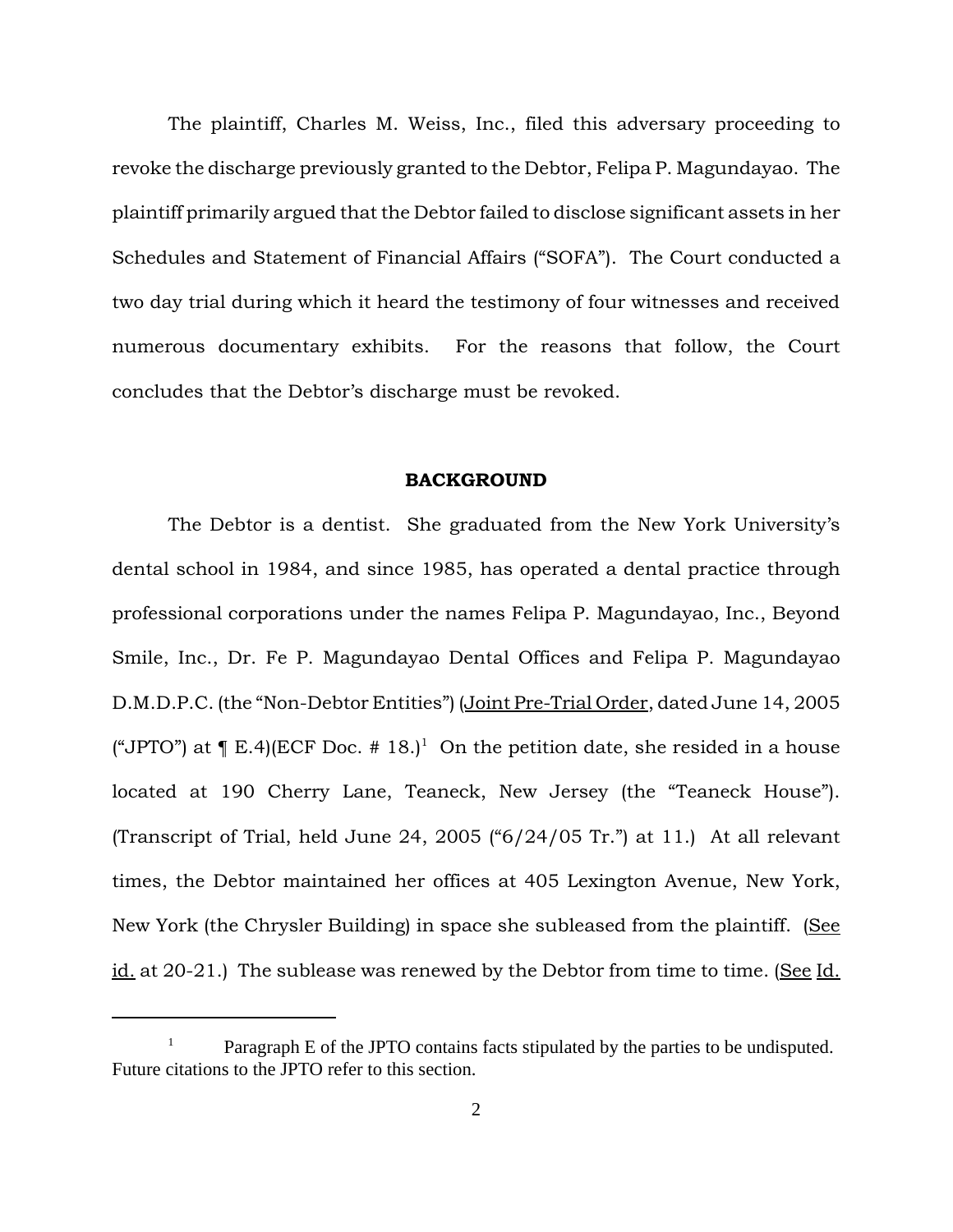at 201.) The most recent sublease was scheduled to terminate on December 31, 2006. (See Id.)

This is the Debtor's third bankruptcy case in this Court. She filed her first chapter 7 bankruptcy petition (Case no. 96-45936) on November 4, 1996. (See Defendant's Exhibit ("DX") 1.) According to Schedule E filed in that case, the Debtor owed \$194,649 in federal income taxes that had accrued between 1990-95. According to Schedule F, she owed only \$12,157.53 in unsecured debt. The Debtor filed a second bankruptcy case (Case no. 98-45864) on August 13, 1998, but no records relating to the second bankruptcy were offered at trial.

The Debtor filed the current chapter 7 case on April 30, 2003. Kenneth P. Silverman, Esq., was appointed interim chapter 7 trustee, and thereafter became the permanent chapter 7 trustee by operation of law. (JPTO at ¶ 2.) The Debtor's Schedules listed, inter alia, assets valued at \$39,150, priority tax liabilities in the sum of \$60,809.47, and unsecured debt in the sum of \$645,858.64.<sup>2</sup> A substantial portion of the unsecured (non-priority) debt included the federal tax debt listed in the 1996 petition. The older taxes had not been discharged and remained unsatisfied. The Schedules also listed substantial federal and New York

<sup>&</sup>lt;sup>2</sup> The Petition, Schedules and Statement of Financial Affairs were marked for identification and received in evidence as Plaintiff's Exhibit ("PX") 13. With one exception which is not relevant, the Plaintiff's Exhibits were also received en masse as "Joint Exhibits." (6/24/05 Tr. at 196.) This opinion refers to the Joint Exhibits as the Plaintiff's Exhibits.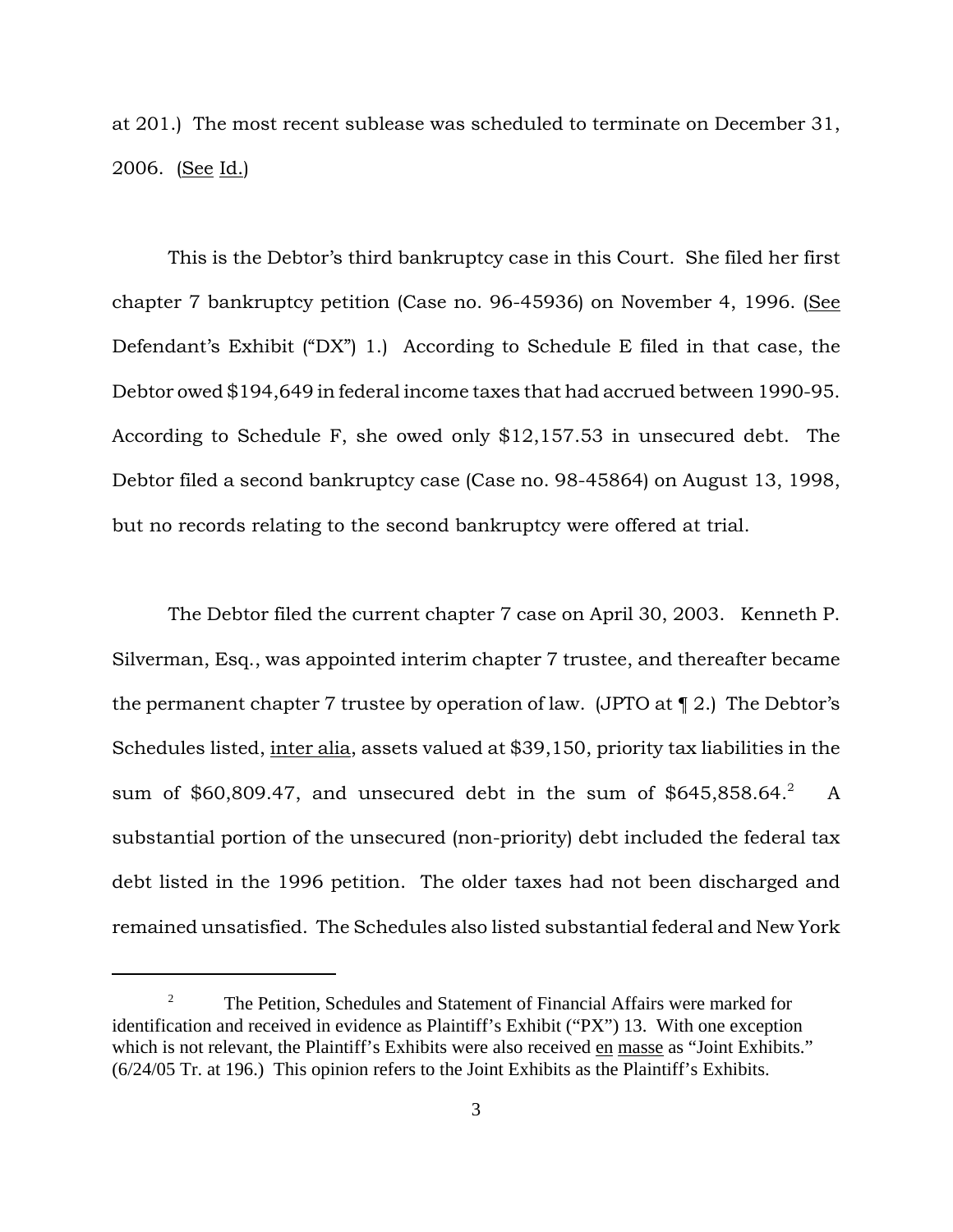state tax debt that had accrued after the 1996 filing but more than three years before the current petition date. In short, the Debtor owed a significant amount of taxes dating back to before her 1996 petition.

On May 7, 2003, the Clerk of the Court mailed a Notice of Chapter 7 Bankruptcy Case, Meeting of Creditors & Deadlines (the "Notice") to all of the parties identified in Schedules "D", "E" and "F" advising them, inter alia*,* that August 4, 2003, had been set as the last date for creditors to file complaints objecting to the Debtor's discharge and/or for determinations as to the dischargeability of the Debtor's obligations. (See PX 17; JPTO at  $\P$  6.) Because neither plaintiff nor its principal, Dr. Charles Weiss, had been listed as a creditor or included on the mailing matrix prepared by the Debtor, the Notice was not sent to them. In fact, the Debtor was apparently current on the rent as of the petition date.

The Debtor's sublease with the plaintiff was deemed rejected by operation of law 60 days after the petition date. See 11 U.S.C.  $\S$  365(d)(4). Despite the rejection, the Debtor continued to occupy her offices in the Chrysler Building and paid post-petition rent under the sublease through December 31, 2003. (JPTO at ¶ 7.) By letter dated January 7, 2004, the Debtor's counsel advised the plaintiff that the Debtor had filed a chapter 7 bankruptcy petition, and would not continue with the sublease, effective February 1, 2004. (JPTO at ¶ 8.) This was the first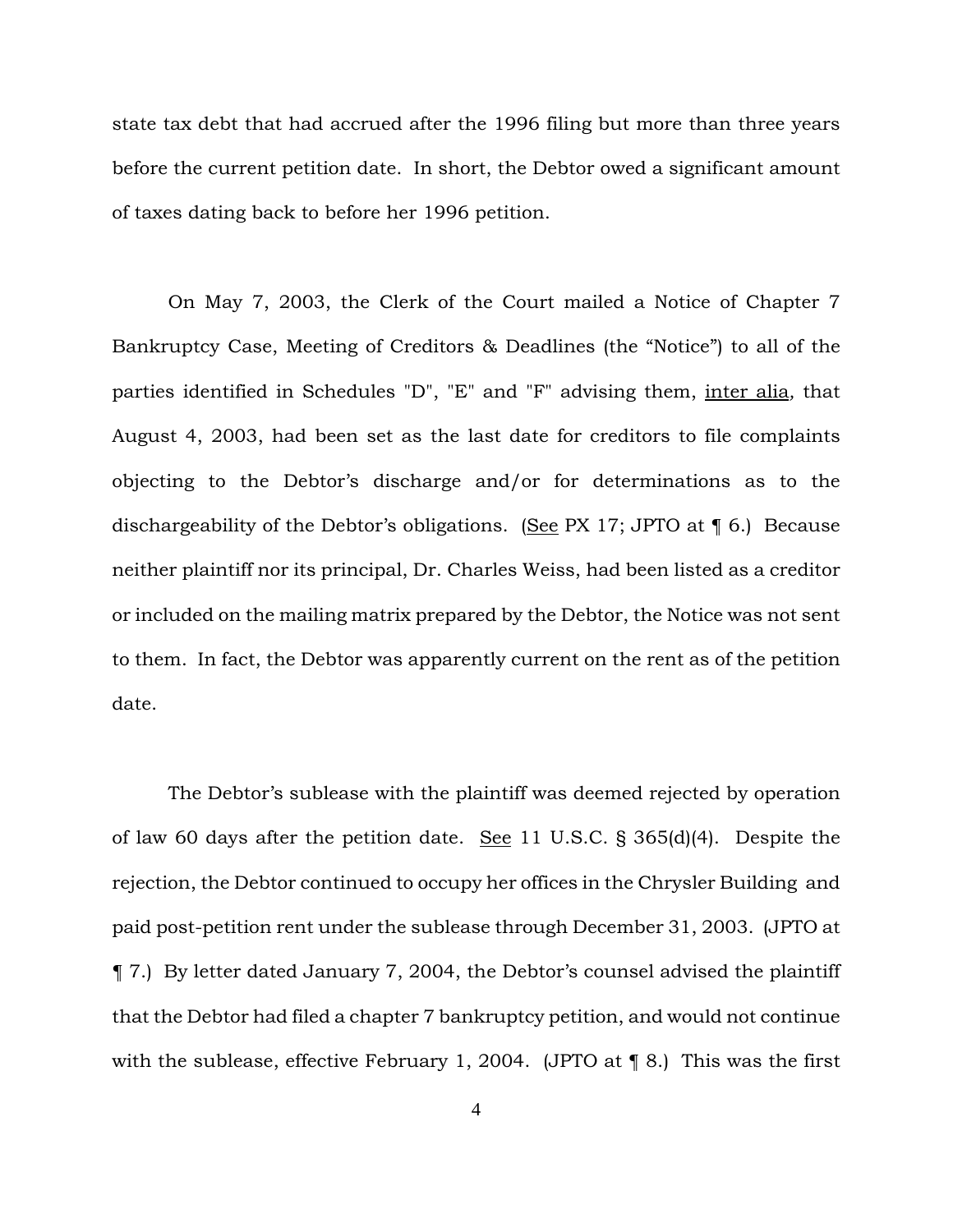that the plaintiff learned of the bankruptcy. (See 6/24/05 Tr. at 237; Transcript of Trial, held June 27, 2005 ("6/27/05 Tr.") at 36). On January 23, 2004, the Debtor filed Amended Schedules adding the plaintiff to Schedule "F" as a general unsecured creditor in an "unknown" amount. (PX 16; JPTO at ¶ 9).

On March 22, 2004, the Court entered an order discharging the Debtor from all of her pre-petition debts (the "Discharge"). (JPTO at ¶10.) On or about April 7, 2004, the plaintiff moved pursuant to FED. R. CIV. P. 60(b) to vacate the Discharge and for an extension of time to file a complaint objecting to the Debtor's discharge. By Memorandum Decision dated August 16, 2004, the Court denied the plaintiff's motion without prejudice to its right to commence an adversary proceeding to revoke the Debtor's discharge under § 727(d) of the Bankruptcy Code. In re Magundayao, 313 B.R. 175 (Bankr. S.D.N.Y. 2004).

On or about October 7, 2004 the plaintiff filed its complaint to revoke the Discharge pursuant to 11 U.S.C. § 727(d)(1). (PX 46). The complaint charged, in substance, that the Debtor had failed to disclose the existence of assets or other material information in her Petition, Schedules and SOFA, and the plaintiff did not learn about the Debtor's fraud until after the Discharge was deemed to have been issued. The Debtor's answer, (PX 47), denied the material allegations of the complaint.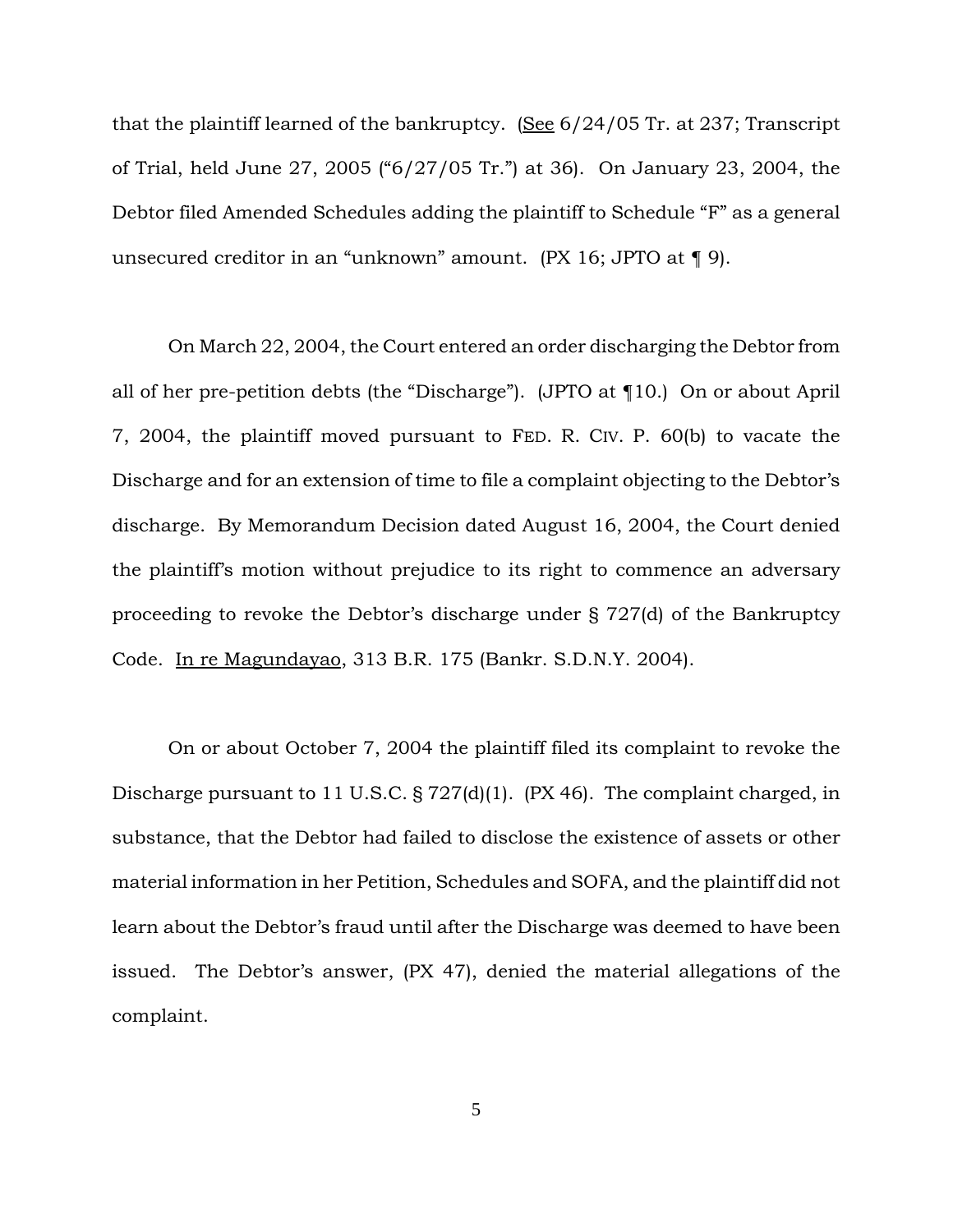### **DISCUSSION**

## **A. Introduction**

Section 727 governs the revocation of a discharge issued by the bankruptcy

court. Section 727(d)(1), on which the plaintiff relies, states:

On request of the trustee, a creditor, or the United States trustee, and after notice and a hearing, the court shall revoke a discharge granted under subsection (a) of this section if - (1) such discharge was obtained through the fraud of the debtor, and the requesting party did not know of such fraud until after the granting of such discharge.

The creditor bears the burden of proving each element by a preponderance of the evidence. Citibank, N.A. v. Emery (In re Emery), 201 B.R. 37, 40-41 (E.D.N.Y. 1996), aff'd, 132 F.3d 892 (2d Cir. 1998); cf. Grogan v. Garner, 498 U.S. 279, 286 (1991)(addressing the burden of proof under 11 U.S.C. § 523(a)).

### **1. Knowledge of the Fraud**

The facts of this case highlight an anomaly in the second prong of § 727(d)(1). The plaintiff learned of the bankruptcy in January 2004, approximately two months before the Discharge actually issued. The plaintiff had ample time to review the Debtor's submissions, and discover the misstatements and omissions during the interim. Arguably, the plaintiff knew of the Debtor's fraud prior to the grant of the Discharge.

Yet, by the time that the plaintiff learned about the bankruptcy, it was too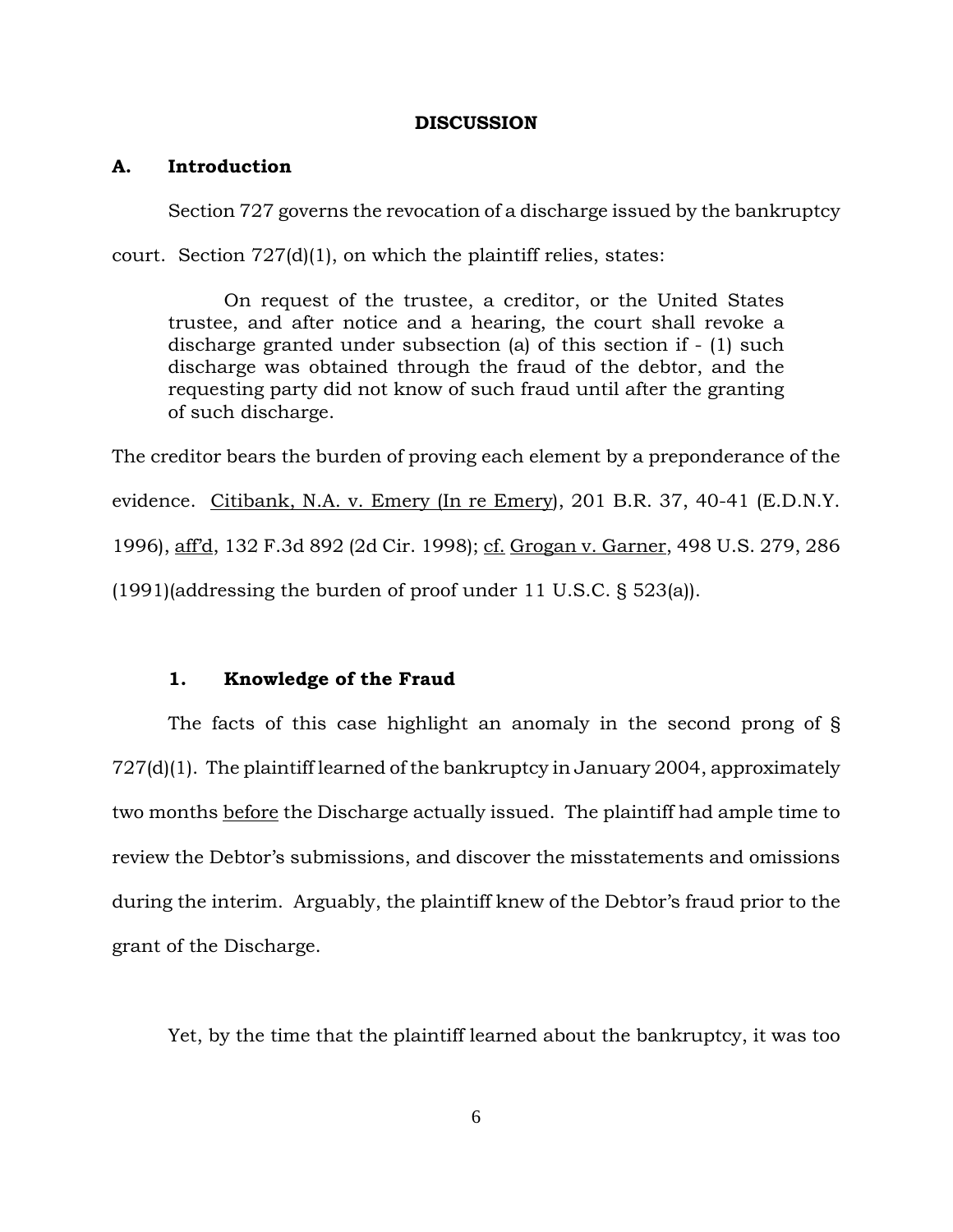late to object. The deadline for filing an objection to discharge runs 60 days after the date first set for the § 341(a) meeting of creditors. FED. R. BANKR. P. 4004(a). The § 341(a) meeting was held on June 3, 2003, and the deadline to object to discharge ran out on August 4, 2003. Thus, a literal reading of Rule 4004(a) and § 727(d)(1) compels the conclusion that the plaintiff's right to object to the Discharge ran out before it ever learned of the underlying fraud, while its right to seek to revoke the Discharge is barred because it learned of the fraud prior to the issuance of the Discharge.

This is not the result that Congress intended. Section 727(d)(1) was designed to disqualify a creditor who could have objected to the discharge before it issued, but failed to do so. Werner v. Puente (In re Puente), 49 B.R. 966, 968 (Bankr. W.D.N.Y. 1985); 6 ALAN N. RESNICK & HENRY J. SOMMER, COLLIER ON BANKRUPTCY  $\P$  727.15[3], at 727-76 (15<sup>th</sup> ed. rev. 2005). In the usual case, the literal application of § 727(d)(1) is straightforward. Once the 60 day deadline to object to the discharge expires, and with certain exceptions that are not relevant, the bankruptcy court must issue the discharge. See FED. R. BANK. P. 4004 $(c)$ <sup>3</sup>

- (A) the debtor is not an individual,
- (B) a complaint objecting to the discharge has been filed,
- (C) the debtor has filed a waiver under § 727(a)(10),

 $3$  Federal Bankruptcy Rule 4004(c) states:

<sup>(1)</sup> In a chapter 7 case, on expiration of the time fixed for filing a complaint objecting to discharge and the time fixed for filing a motion to dismiss that case under Rule 1017(e), the court shall forthwith grant the discharge unless: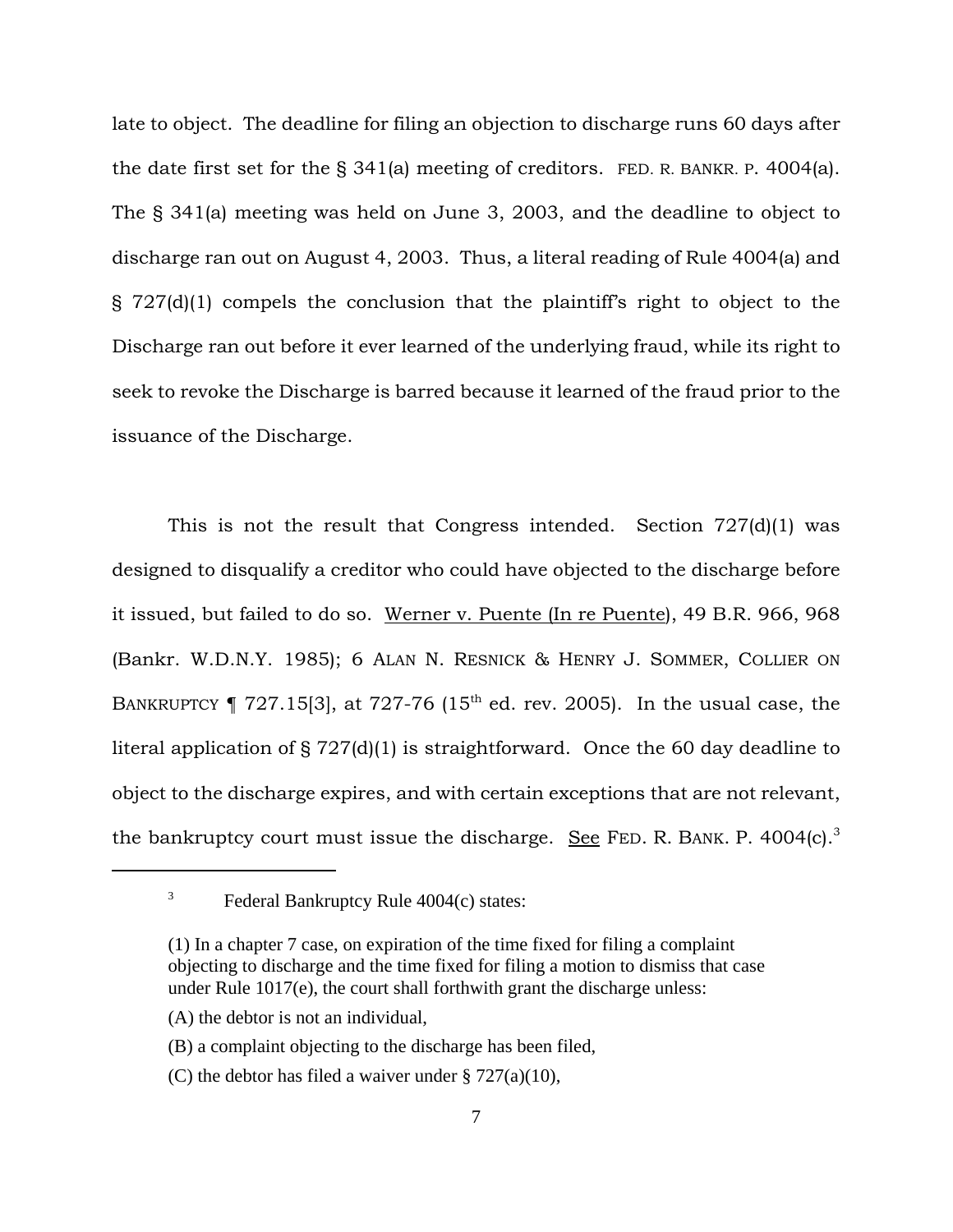The 60 day period gives creditors ample time to object to the discharge, or to seek an extension of the objection deadline.

Here, the Discharge should have issued immediately after August 4, 2003. Had the Discharge issued under the Rule's mandate, the plaintiff would not have learned of the fraud until after that date. In this case, however, the Clerk failed, for whatever reason, to follow the Rule. The question is whether the plaintiff should be time-barred from challenging a discharge that should have issued before it ever learned of the bankruptcy.

The Second Circuit Court of Appeals answered this question in Citibank, N.A. v. Emery (In re Emery), 132 F.3d 892 (2d Cir. 1998). On the same facts presented in this case, the Court ruled that for the purpose of § 727(d)(1), the discharge is deemed to have issued when it should have issued rather than when it actually issued. Consequently, a creditor who discovers the debtor's fraud

<sup>(</sup>D) a motion to dismiss the case under § 707 is pending,

<sup>(</sup>E) a motion to extend the time for filing a complaint objecting to the discharge is pending,

<sup>(</sup>F) a motion to extend the time for filing a motion to dismiss the case under Rule  $1017(e)(1)$  is pending, or

<sup>(</sup>G) the debtor has not paid in full the filing fee prescribed by 28 U.S.C. § 1930(a) and any other fee prescribed by the Judicial Conference of the United States under 28 U.S.C. § 1930(b) that is payable to the clerk upon the commencement of a case under the Code.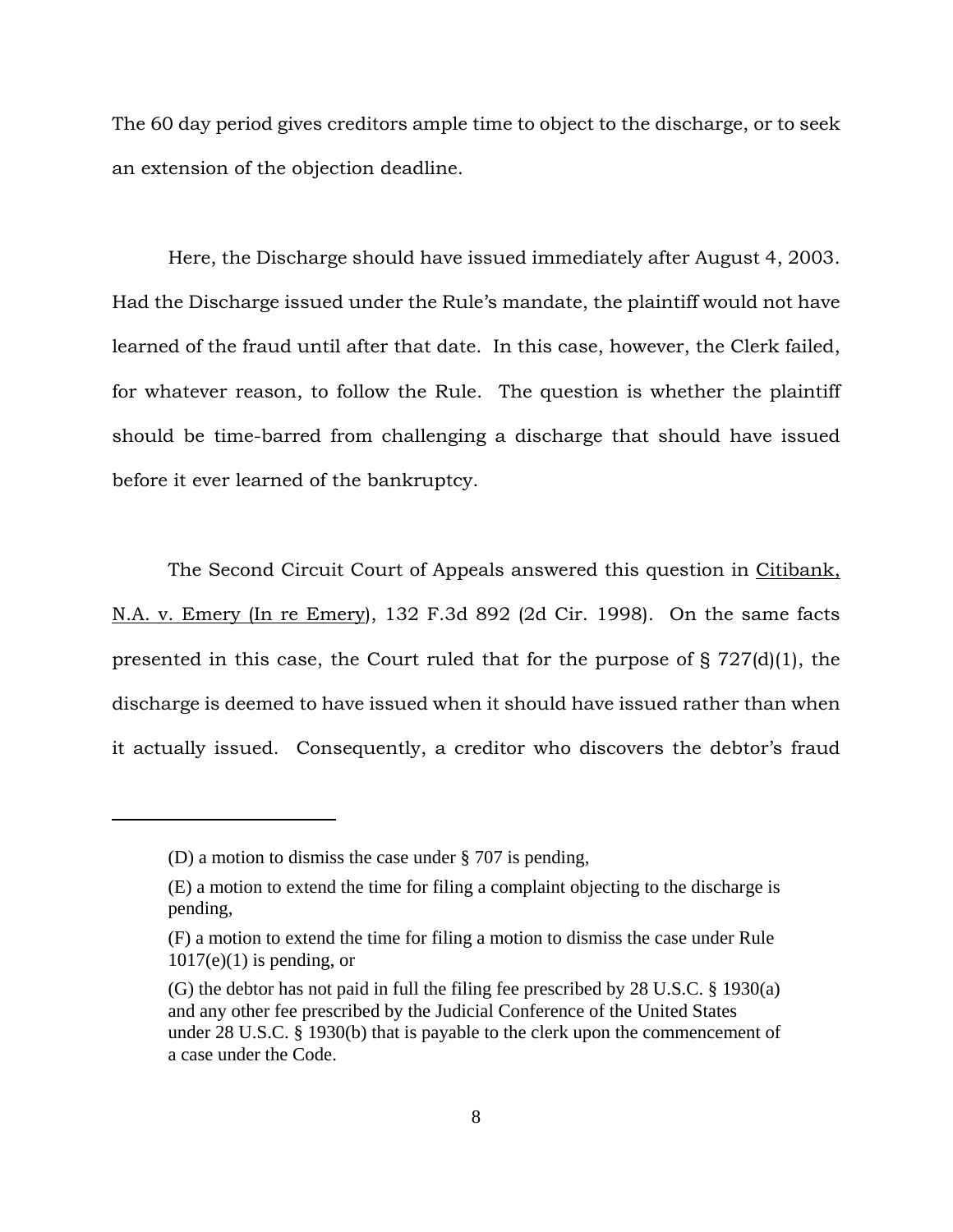between those two dates can still file a timely adversary proceeding to revoke the discharge.  $\underline{Id.}$  at 896-97.

Here, the plaintiff demonstrated that it did not learn about the Debtor's bankruptcy until January 2004. The Debtor did not list the plaintiff as a creditor, and the Clerk did not mail the plaintiff a copy of the Notice. In addition, the Debtor continued to occupy the leased premises and paid rent through the end of December 2003, several months after the lease was deemed rejected as a matter of law, and should have been surrendered to the plaintiff. See 11 U.S.C. § 365(d)(4)(upon rejection, "the trustee shall immediately surrender such nonresidential real property to the lessor").

Furthermore, although the plaintiff waited until three months after it learned of the bankruptcy case before it moved to vacate the Discharge, the delay was immaterial. The Discharge did not actually issue until March 22, 2004, and the plaintiff made its Rule 60(b) motion less than three weeks later. There was no reason to make the motion unless and until the Discharge actually issued. Moreover, the delay did not cause any prejudice to the Debtor.

Accordingly, The plaintiff's complaint was timely under the second prong of  $\S 727(d)(1)$ , and we turn to the first prong.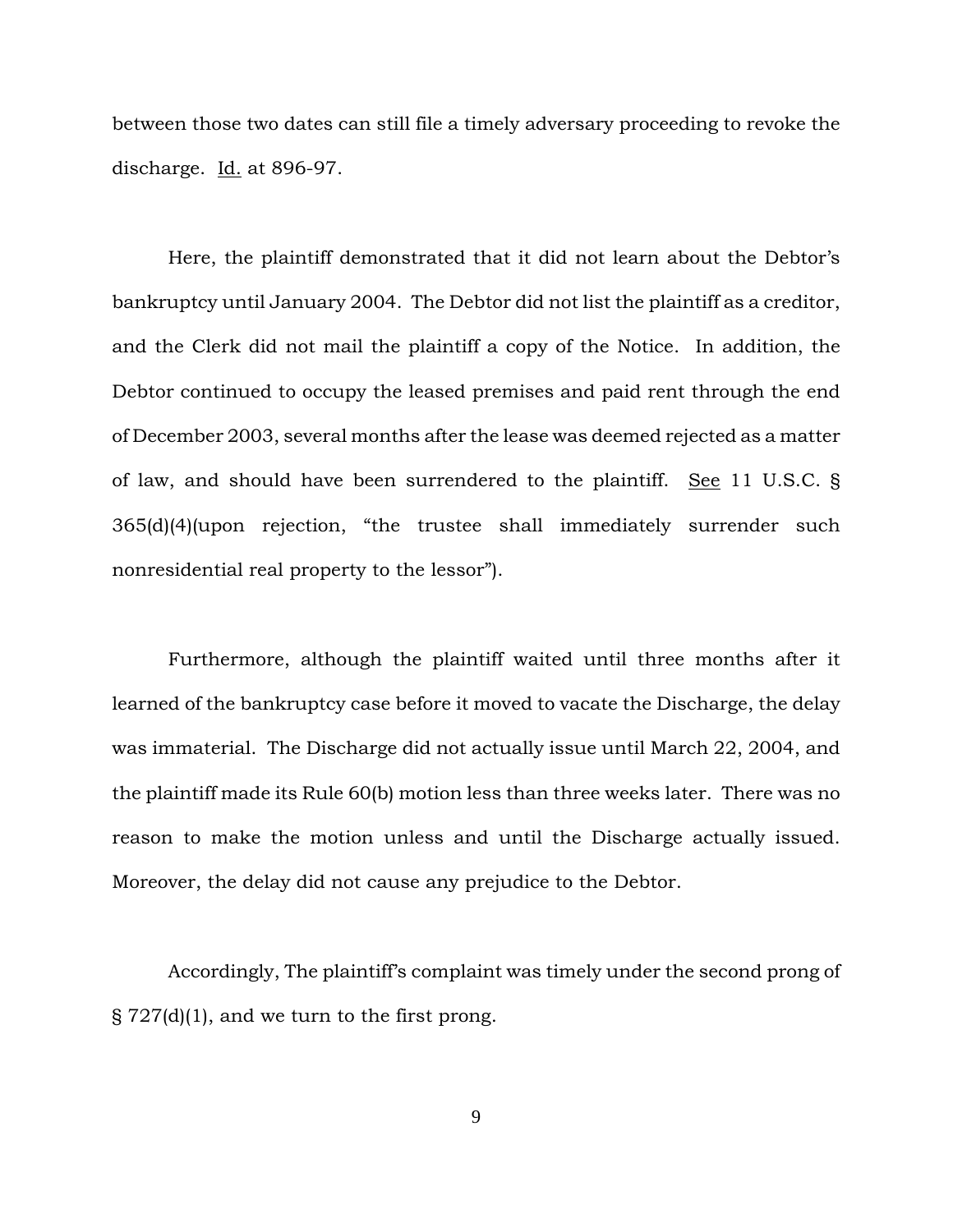## **2. The Debtor's Fraud**

"In order to have a discharge revoked for reasons of fraud the debtor must have committed a fraud in fact that if known to the court prior to the discharge would have barred the discharge." Artinian v. Peli (In re Peli), 31 B.R. 952, 955 (Bankr. E.D.N.Y. 1983); accord White v. Nielsen (In re Nielsen), 383 F.3d 922, 925  $(9<sup>th</sup> Cir. 2004)$ ; Lawrence Nat'l Bank v. Edmonds (In re Edmonds), 924 F.2d 176, 180 (10th Cir. 1991); Marshall v. Wilson (In re Wilson), No. 99-13695, 2002 WL 1067450, at \*4 (Bankr. D.N.H. May 28, 2002); Citibank, N.A. v. Emery (In re Emery), 170 B.R. 777, 782 (Bankr. E.D.N.Y. 1994), rev'd on other grounds, 201 B.R. 37 (E.D.N.Y. 1996), aff'd, 132 F.3d 892 (2d Cir. 1998). Proof that the debtor incurred a debt through fraud, rendering the debt non-dischargeable under § 523(a), is insufficient.<sup>4</sup> In re Wilson, 2002 WL 1067450, at \*4.

Here, the plaintiff contended, in the main, that the Debtor made a false oath in her Petition, Schedules or SOFA in violation of 11 U.S.C. § 727(a)(4)(A).<sup>5</sup>

<sup>&</sup>lt;sup>4</sup> Several of the grounds relied on by the plaintiff fell into this category. They primarily involved false statements made before the case in connection with the ownership of the Teaneck House. The statements may have fraudulently induced mortgage lenders to extend loans, but do not provide a basis to revoke the discharge. The Debtor's false statements are nevertheless highly relevant on the issue of whether the Debtor owned an equitable interest in the Teaneck House. This issue is discussed at length in the succeeding text.

<sup>&</sup>lt;sup>5</sup> The plaintiff also charged that the Debtor failed to preserve records in violation of § 727(a)(3), or to satisfactorily explain a loss or deficiency of her assets in violation of §  $727(a)(5)$ . Neither statutory provision requires proof of fraud. Hence, they do not support a revocation of the Discharge, even if they provided a basis for denying the Discharge in the first instance.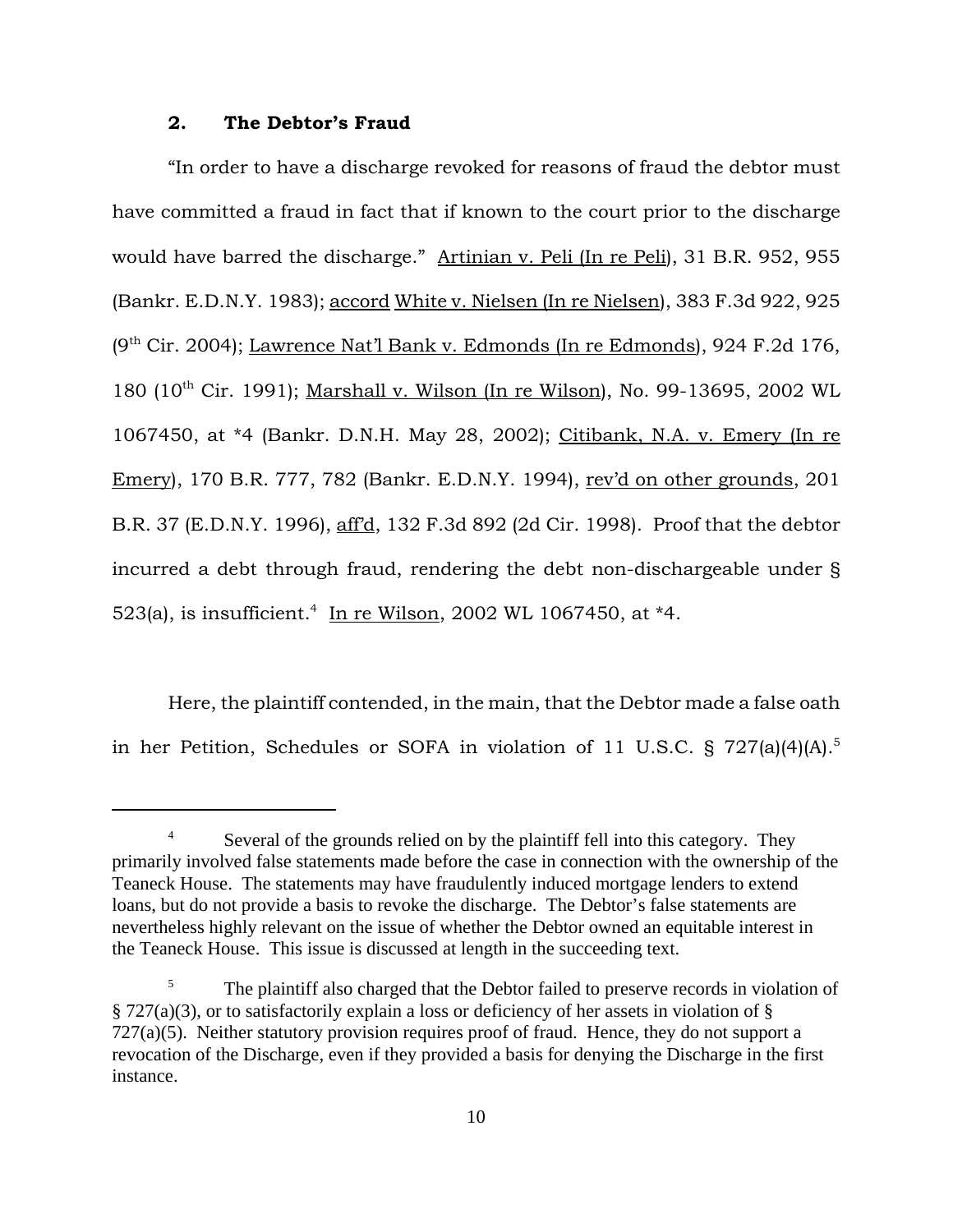Section 727(a)(4)(A) denies a discharge to the debtor who knowingly makes a material, false statement with fraudulent intent. Dubrowsky v. Perlbinder (In re Dubrowsky), 244 B.R. 560, 572 (E.D.N.Y. 2000); Nof v. Gannon (In re Gannon), 173 B.R. 313, 319 (Bankr. S.D.N.Y. 1994); Zitwer v. Kelly (In re Kelly), 135 B.R. 459, 461 (Bankr. S.D.N.Y. 1992); New World Restaurant Group, Inc. v. Abramov (In re Abramov), No. 03-1688-608, 2005 WL 2126146, at \*5 (Bankr. E.D.N.Y. Aug. 31, 2005). A statement is material under § 727(a)(4)(A) if it bears on the discovery of estate property or the debtor's business dealings. Gannon, 173 B.R. at 319-20; see Wilson, 2002 WL 1067450, at \*6. A debtor's petition, schedules and statement of financial affairs constitute "statements" for the purposes of § 727(a)(4)(A). Gannon, 173 B.R. at 320. Furthermore, reckless indifference to or disregard of the truth is the equivalent of fraud for the purposes of § 727. In re Chavin, 150 F.3d 726, 728 ( $7^{\text{th}}$  Cir. 1998)(Posner, J.); Gannon, 173 B.R. at 320; Wilson, 2002 WL 1067450, at \*6; cf. In re Diorio, 407 F.2d 1330, 1331 (2d Cir. 1969) ("Successful administration of the Bankruptcy Act hangs heavily on the veracity of statements made by the bankrupt; . . .reckless indifference to the truth . . .is the equivalent of fraud.")

The plaintiff identified many items that the Debtor failed to disclose accurately or disclosed not at all in her Petition, Schedules and SOFA. A few were insignificant or de minimis, and the record does not support a finding that they were done with fraudulent intent. Others were more significant. The balance of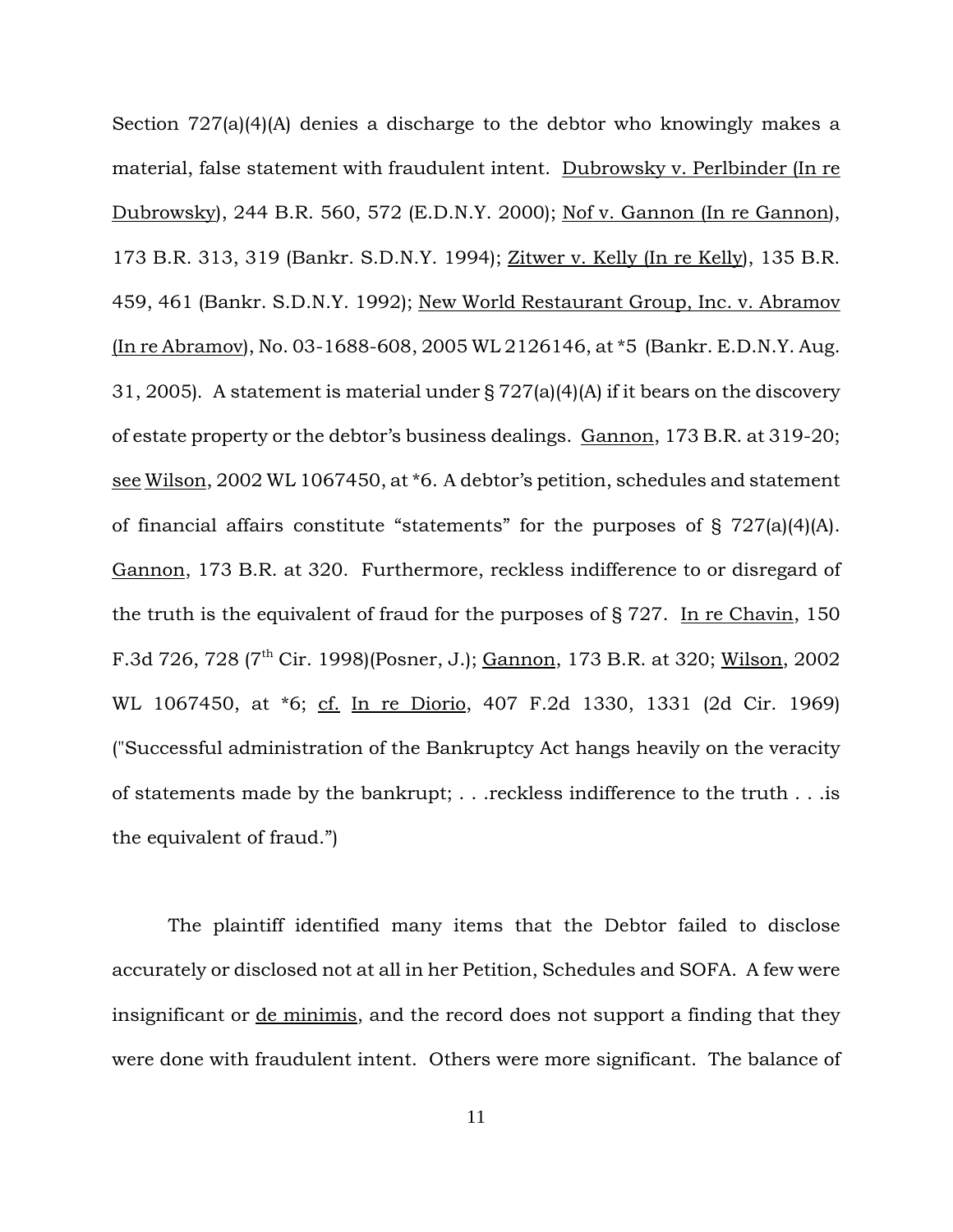this opinion deals with three violations of  $\S$  727(a)(4)(A) that mandate the revocation of the Discharge. Consequently, it is unnecessary to address the other numerous shortcomings identified by the plaintiff.

## **B. The Teaneck House**

As noted, the Debtor resided in the Teaneck House when this bankruptcy case was commenced. The property had been acquired, by Deed dated November 7, 1998 (the "1998 Deed"), in the name of the Debtor's parents, Pablo B. Magundayao ("Pablo") and Necifora Magundayao ("Necifora"), and the Debtor's sister, Flora Magundayao ("Flora"). (See PX 49.) The purchase price was \$295,000. (See  $6/24/05$  Tr. at 29.)

Pablo and Necifora Magundayao made the down payment. (See id. at 30.) The Debtor testified that Flora was added to the 1998 Deed solely because the Debtor's parents were "too old to have such a mortgage and they were afraid they needed a younger co-signor so they had requested my sister." (Id.) The Debtor was not included on the 1998 Deed because she had "bad credit". (See id; 6/27/05 Tr. at 78.)

The acquisition of the Teaneck House did not raise any red flags. The subsequent mortgaging, inter-family transfer, refinancing and ultimate sale, however, was tainted by forgery and fraud.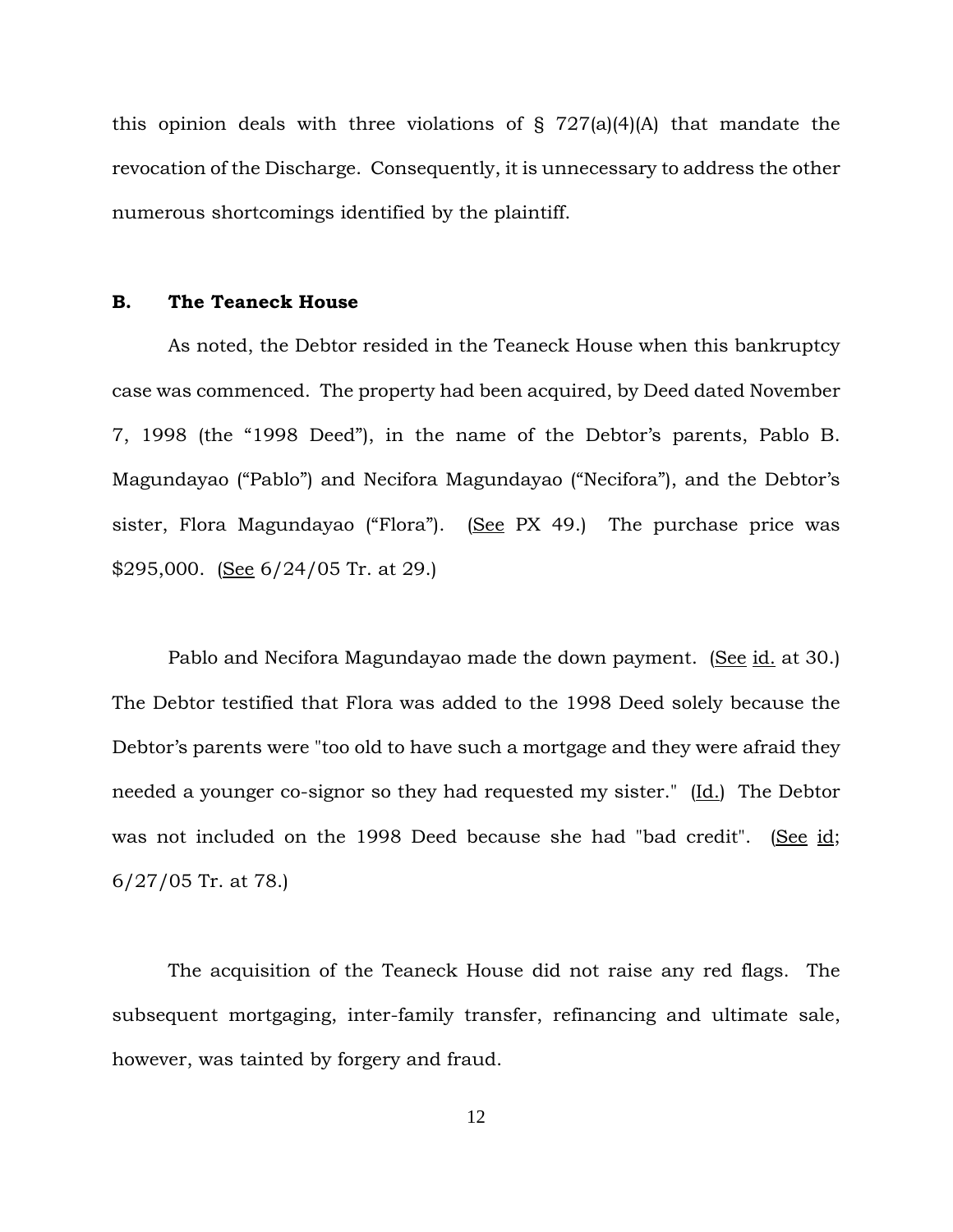### **1. The Original Mortgage**

The balance of the purchase price for the Teaneck House was funded with a mortgage loan from Norwest Mortgage, Inc. On December 10, 1998 a mortgage in the amount of \$265,000.00 in favor of Norwest was placed on the Teaneck House. (PX 50.) The "Mortgagors," according to the mortgage, were "Flora F. Magundayao, 'a single person,' and Necifora P. Magundayao and Pablo B. Magundayao, wife and husband." (Id.)

Flora never actually signed the mortgage although her signature appeared on it. Instead, the Debtor signed Flora's name. The Debtor testified that she signed with Flora's permission, but conceded that she did not have a power of attorney. (See 6/24/05 Tr. at 31-32.) The Debtor insisted that she supplied proof of her own identity at the closing, (see id. at 32), but the notarial acknowledgment on the mortgage indicated that Flora appeared personally and signed in the notary's presence. (See PX 50.)

## **2. The Inter-Family Transfer and Refinancing**

Toward the end of 2002, the Debtor, with her mother's and Flora's ostensible consent, decided to refinance the mortgage. Meritage Mortgage Corp. ("Meritage"), the prospective mortgagee, applied for title insurance from the Stewart Title Guaranty Company ("Stewart Title") in connection with the application for a \$320,000 mortgage secured by the Teaneck House. On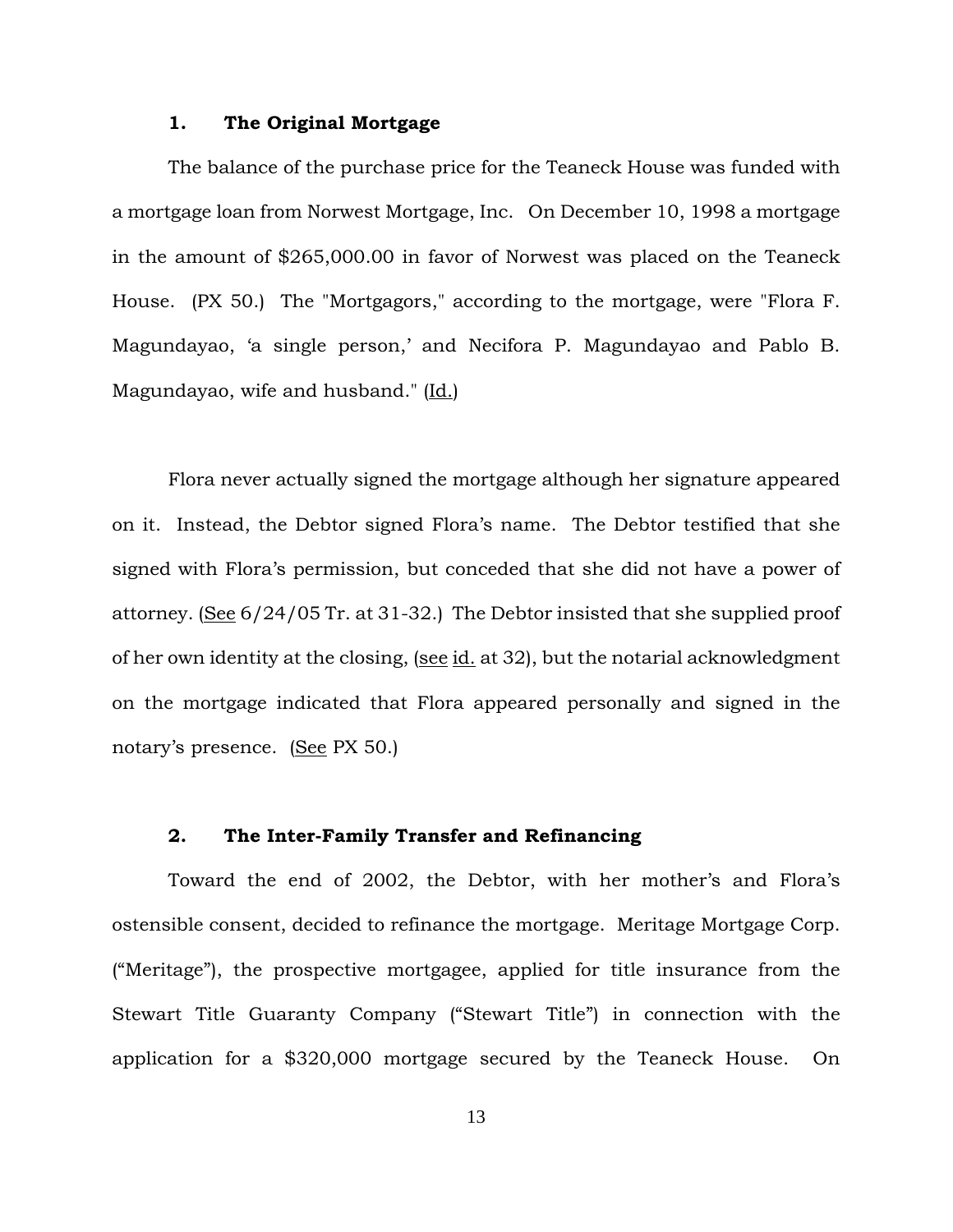December 12, 2002, Stewart Title issued a closing service letter. (DX 10, at p. 1.) Its commitment was conditioned, inter alia, on the delivery and recordation of a deed from Necifora and Flora and Andre Kupfermunz, "wife and husband," to Necifora and Flora. (Id. at p. 5.) On or about December 26, 2002, a deed (the "2002 Deed") was executed, by "NECIFORA MAGUNDAYAO, WIDOW, FLORA F. MAGUNDAYAO AND ANDRE KUPFERMUNZ, WIFE AND HUSBAND," transferring title to "FLORA F. MAGUNDAYAO." (PX 42)(Emphasis added.) Necifora did not retain an interest, but the 2002 Deed otherwise met Stewart Title's requirement.

The 2002 Deed was rife with misstatements. Kupfermunz, who did not appear in the chain of title, was married to the Debtor, not Flora (see 6/24/05 Tr. at 36, 38); Flora never resided at 190 Cherry Lane, Teaneck, New Jersey (see id. at 40); and Kupfermunz, who was separated from the Debtor, did not reside at 190 Cherry Lane, Teaneck, New Jersey, in December, 2002. (See id.).

Moreover, except for Necifora's signature, the 2002 Deed was an utter forgery. Kupfermunz never signed the deed, and did not know about the transaction until the trial.  $(6/27/05)$  Tr. at 55, 60, 63-64.) The Debtor again signed Flora's name on the 2002 Deed. Although she insisted that she did so pursuant to a verbal understanding, she lacked a power of attorney. (6/24/05 Tr. at 39.)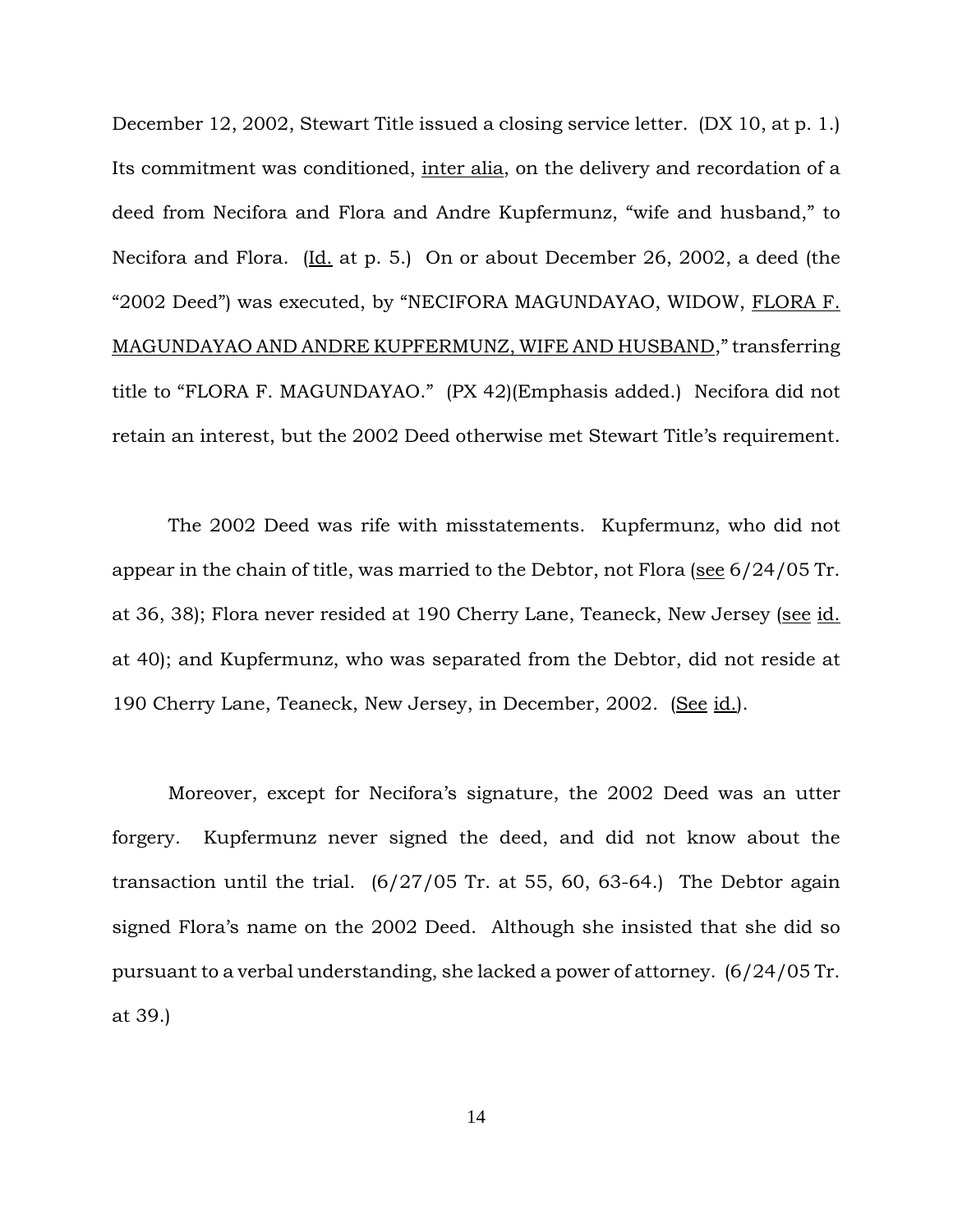The Debtor's lack of any significant memory of the transaction was also remarkable. She did not know why Kupfermunz's name was added to the 2002 Deed, (see  $6/24/05$  Tr. at 39), or who signed his name. (See id. at p. 43.) She could not remember the purpose for the 2002 Deed. (See id. at 41-42, 48 and 51.) She could not recall if Kupfermunz was at the closing. (See id. 42, 44.) She could not answer where or when the 2002 Deed was signed. (See id. at 44.)

A rationale for the 2002 Deed nevertheless emerged at the trial. New Jersey law grants a non-titled spouse a right to live in the marital home – a right of possession. <u>See</u> N.J. Stat. Ann. § 3B:28-3.<sup>6</sup> Kupfermunz and the Debtor were still

N.J. STAT. ANN. § 3B:28-3 (Thomson/West 2005).

<sup>6</sup> Section 3B:28-3 entitled "Joint occupancy of principal matrimonial residence; alienation," states:

a. During life every married person shall be entitled to joint possession with his or her spouse of any real property which they occupy jointly as their principal matrimonial residence and to which neither dower nor curtesy applies. One who acquires an estate or interest in real property from a person whose spouse is entitled to joint possession thereof does so subject to such right of possession, unless such right of possession has been released, extinguished or subordinated by such spouse or has been terminated by order or judgment of a court of competent jurisdiction or otherwise.

b. Nothing contained herein shall be construed to prevent the release, subordination or extinguishment of the right of joint possession by either spouse, by premarital agreement, separation agreement or other written instrument.

c. The right of joint possession shall be extinguished by the consent of both parties, by the death of either spouse, by judgment of divorce, separation or annulment, by other order or judgment which extinguishes same, or by voluntary abandonment of the principal matrimonial residence.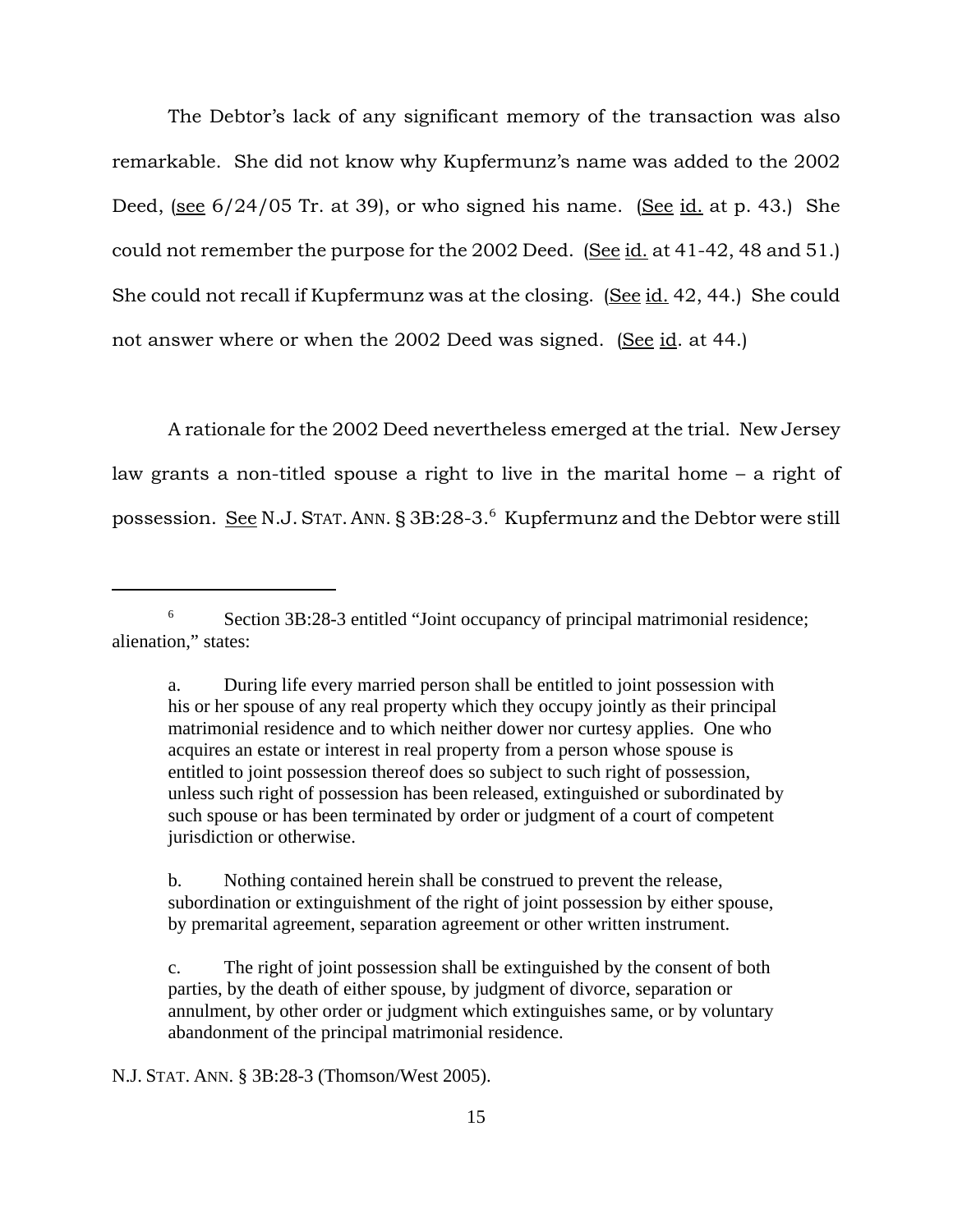married though living apart in December 2002, $^7$  and Kupfermunz might have been able to exercise a right of possession.

Kupfermunz could, however, voluntarily relinquish the right of possession by written instrument. See N.J. STAT. ANN. § 3B:28-3(b)(quoted in margin). The 2002 Deed purported to accomplish a voluntary waiver by Kupfermunz:

The purpose of this Deed is to specifically convey, waive and relinquish to and in favor of Grantee, FLORA F. MAGUNDAYAO, who is the spouse of Andre Kupfermunz, all of Grantor's right, title and interest, all marital rights to said property and any right of joint possession which has now or may hereafter acquire in and to the property as a principal matrimonial residence together with any survivorship right arising from the premises, being, to be, or having been the principal marital residence of the parties, within the contemplation of the applicable Statute, N.J.S.A. 3B:28-3.

(PX 42.)

The Debtor did not come up with this idea on her own. Stewart Title demanded it, but its demand made no sense unless the Debtor had told Meritage or Stewart Title that she was Flora, she was married to Kupfermunz, and she owned the Teaneck House.

The original mortgage was refinanced one month later. In January 2003, the Debtor submitted a Uniform Residential Loan Application to Meritage. (PX

 $7 \text{ Their marriage was annulled by a judgment of the Supreme Court of the State of }$ New York, County of New York, dated Apr. 21, 2003 and filed three days later. (DX 9.)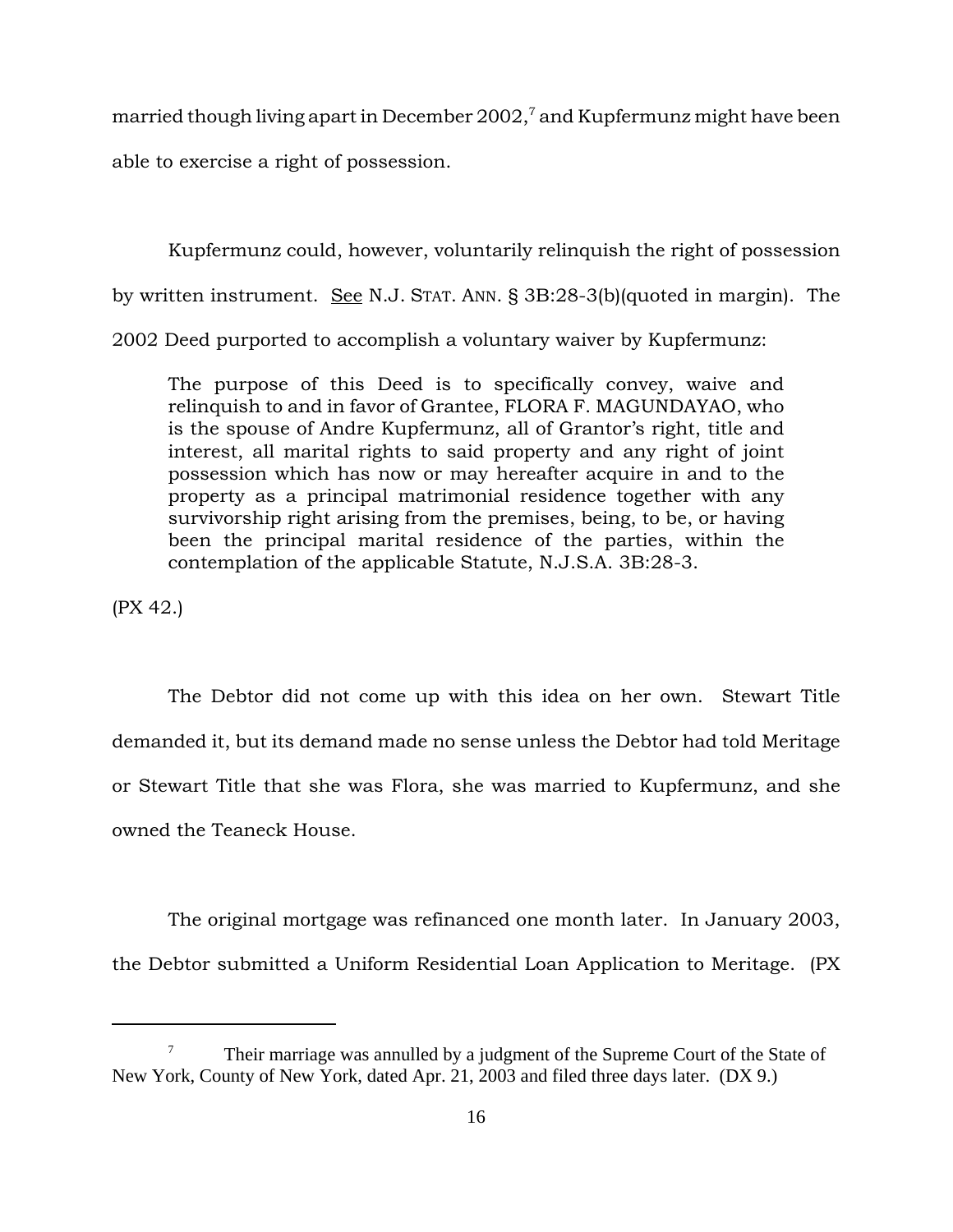26.) According to the Application, "Flora" sought to borrow \$317,000. Of that sum, \$277,124.22 was needed to satisfy the existing mortgage and closing costs. The balance of the approximate \$40,000 of proceeds, plus the proceeds of a second mortgage in the sum of \$60,000, were to be paid to the borrower – Flora.

The relevant papers purposely confused the separate identities of Flora and the Debtor. The Debtor again signed Flora's name to the Loan Application despite the lack of a power of attorney. (See  $6/24/05$  Tr. at 76.) The Loan Application stated that "Flora" was an associate dentist employed by Beyond Smile Inc. (whose name and phone number were provided). Flora was a physical therapist, not a dentist; the Debtor was a dentist. The Loan Application also stated that "Flora" earned \$10,000 per month – the same amount as the Debtor's monthly draw. Finally, the application stated that "Flora" was married and lived in the Teaneck House. Flora was divorced and lived in Illinois; the Debtor was married and lived in the Teaneck House.

Meritage approved the Application, and funded both loans. On January 27, 2003, a new first mortgage was placed on the Teaneck Home in the amount of \$317,000 (the "\$317,000 Mortgage"). The "Borrower" on the \$317,000 Mortgage was "Flora F. Magundayao, Married." (PX 49.) The Debtor admitted that she signed Flora's name to the  $$317,000$  Mortgage, (see  $6/24/05$  Tr. at 50; see PX 49), but lacked a power of attorney. (See 6/24/05 Tr. at 54).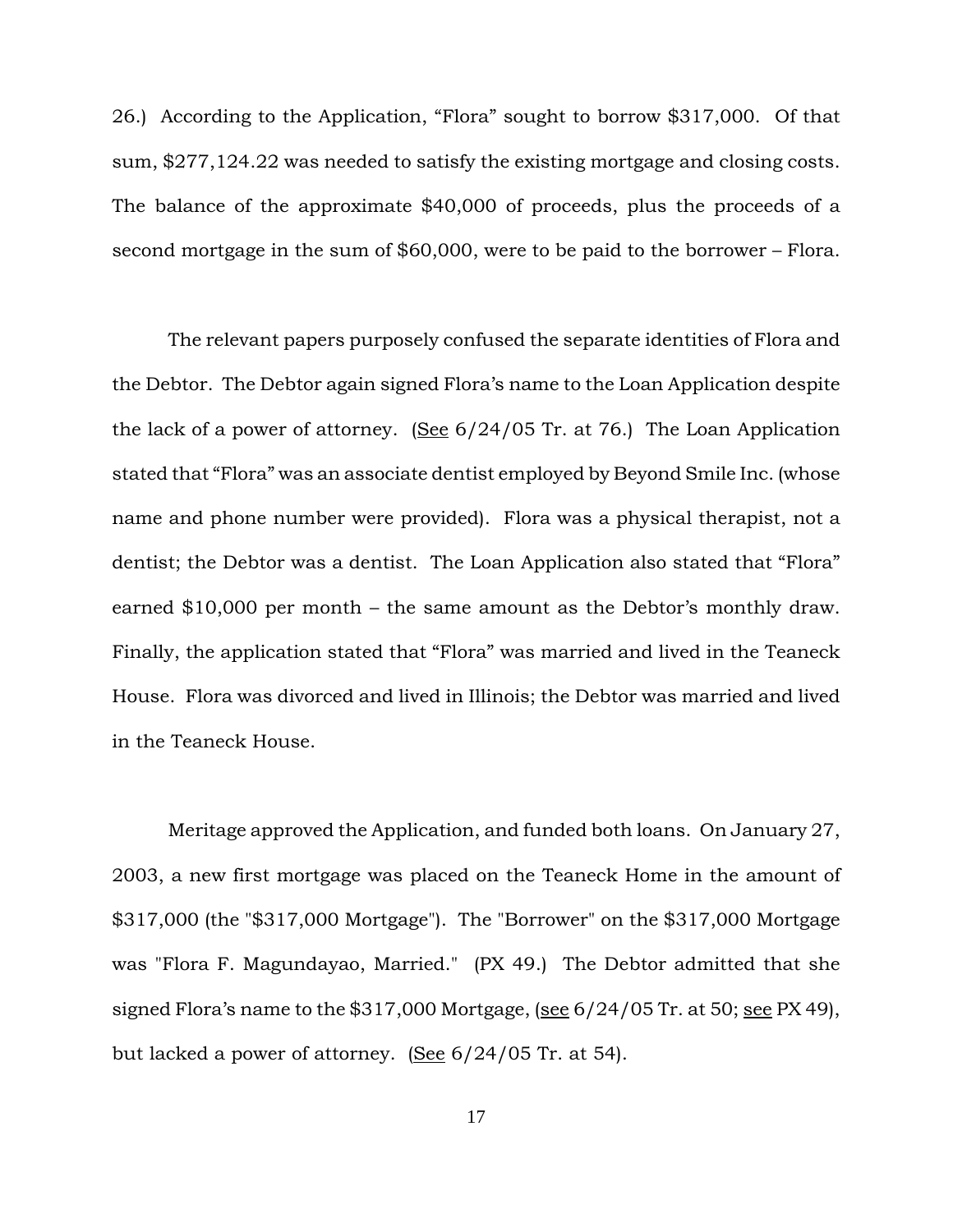On the same date, a second mortgage was placed on the Teaneck Home for \$60,000 (the "\$60,000 Mortgage"). (PX 44, 49.) The Debtor admitted that she also signed Flora's name on the \$60,000 Mortgage despite the lack of a power of attorney. (See  $6/24/05$  Tr. at 53; see PX 44, 49.) Although the Debtor testified that she provided her own ID at the closing of the two mortgages, (see  $6/24/05$ Tr. at p. 55), the notarial acknowledgments indicated that "Flora" signed the documents.

The refinancing generated \$99,698.01 in net proceeds for the "Borrower." Flora was entitled to the net proceeds as the "Borrower" and the sole legal owner of the Teaneck House. The Debtor testified, however, that Flora gave her the \$99,698.01 as a "gift"; Flora endorsed the net proceeds check, and Flora deposited the funds into the Debtor's business account. (See  $6/24/05$  Tr. at 52, 54, 57; see DX 13.) According to the Fleet Bank statement, dated Feb. 28, 2003, \$99,698.01 was deposited into the account of "Dr. Fe P. Magundayao Dental Offices PC DBA Beyond Smile" on February 3, 2003. (See DX 4.)

#### **3. The Post-Petition Sale**

The Debtor filed this case two months later, on April 30, 2003. On June 25, 2004, the Debtor signed her sister's name to a contract to sell the Teaneck House for \$460,000. (See PX 31.) This time, Flora actually signed some of the transactional documents, including a power of attorney that appointed the Debtor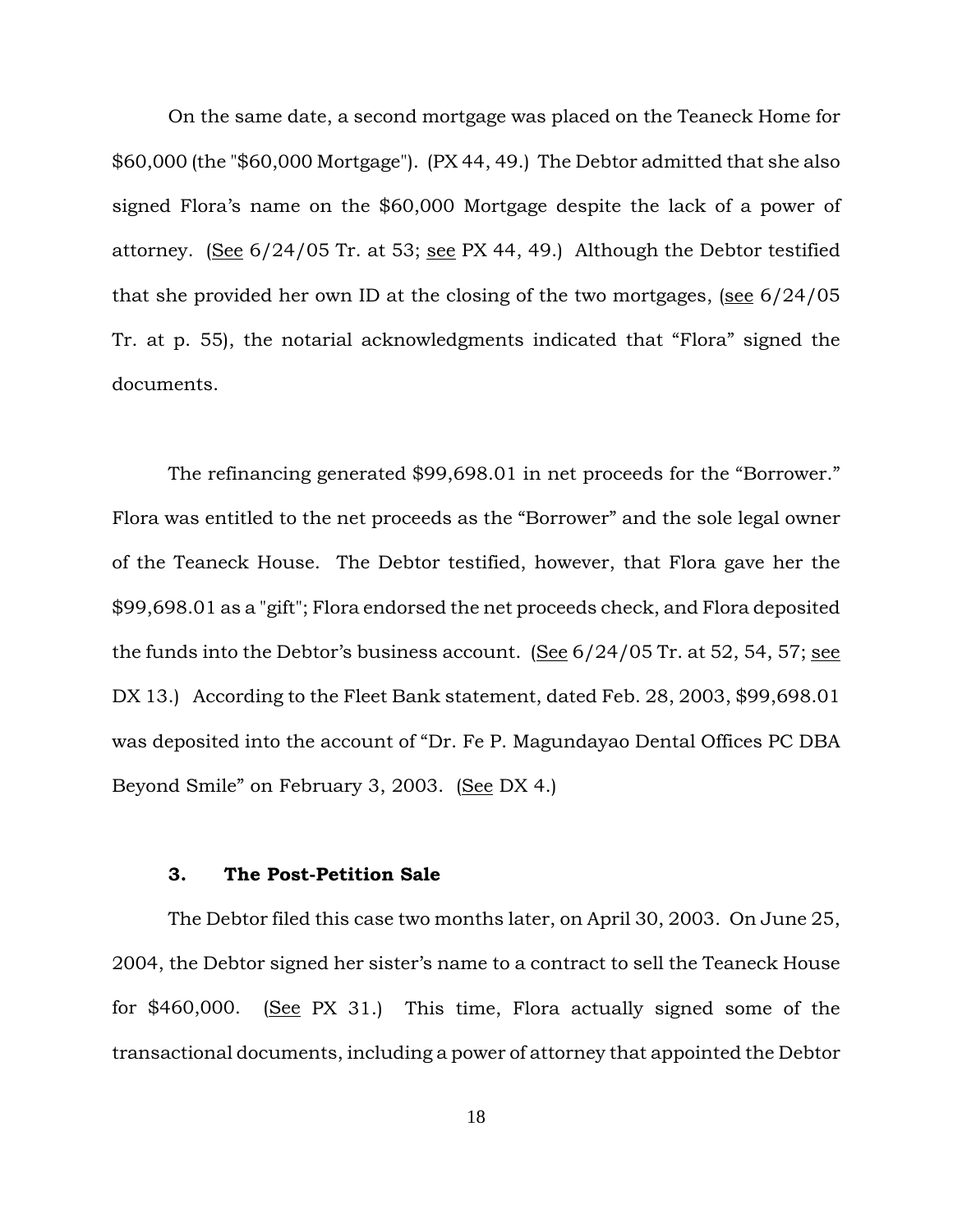as her attorney-in-fact, (PX 33), an affidavit or title, (PX 34), and a 1099-S Reporting Form. (PX 40.) The latter included a certification by Flora, made under penalty of perjury, that the transaction was a non-taxable event and did not have to be reported to the Internal Revenue Service, because, inter alia, Flora owned and occupied the Teaneck House during two of the last five years. The certification was false.

The sale transaction closed in late August 2004. (See 6/24/05 Tr. at 56.) The net proceeds of the sale were made payable to Flora in two checks aggregating \$29,793.79. The first, in the sum of  $$7,132.46$ , was dated August 27, 2004. (See PX 3.) The second, in the sum of  $$22,661.33$ , was dated August 30, 2004. (See PX 4.) The Debtor testified that the checks were sent to Flora in Illinois (see 6/24/05 Tr. at 82, 127), Flora endorsed and returned the checks by FedEx to the Debtor, (see id. at p. 57, 81-83), and the Debtor deposited the checks in her business account.  $[\underline{Id}]$  at 81-83.

In truth, Flora never touched the sale proceeds. The Fleet Bank records pertaining to the Debtor's business account show that the \$7,132.46 check was deposited on August 27, 2004, the date it was written. The \$22,661.33 check was deposited on August 31, 2004, one day after it was written. The Debtor could not have sent the checks by Federal Express to Flora, and awaited their return, and then deposited them, either on the day they were written or only one day later.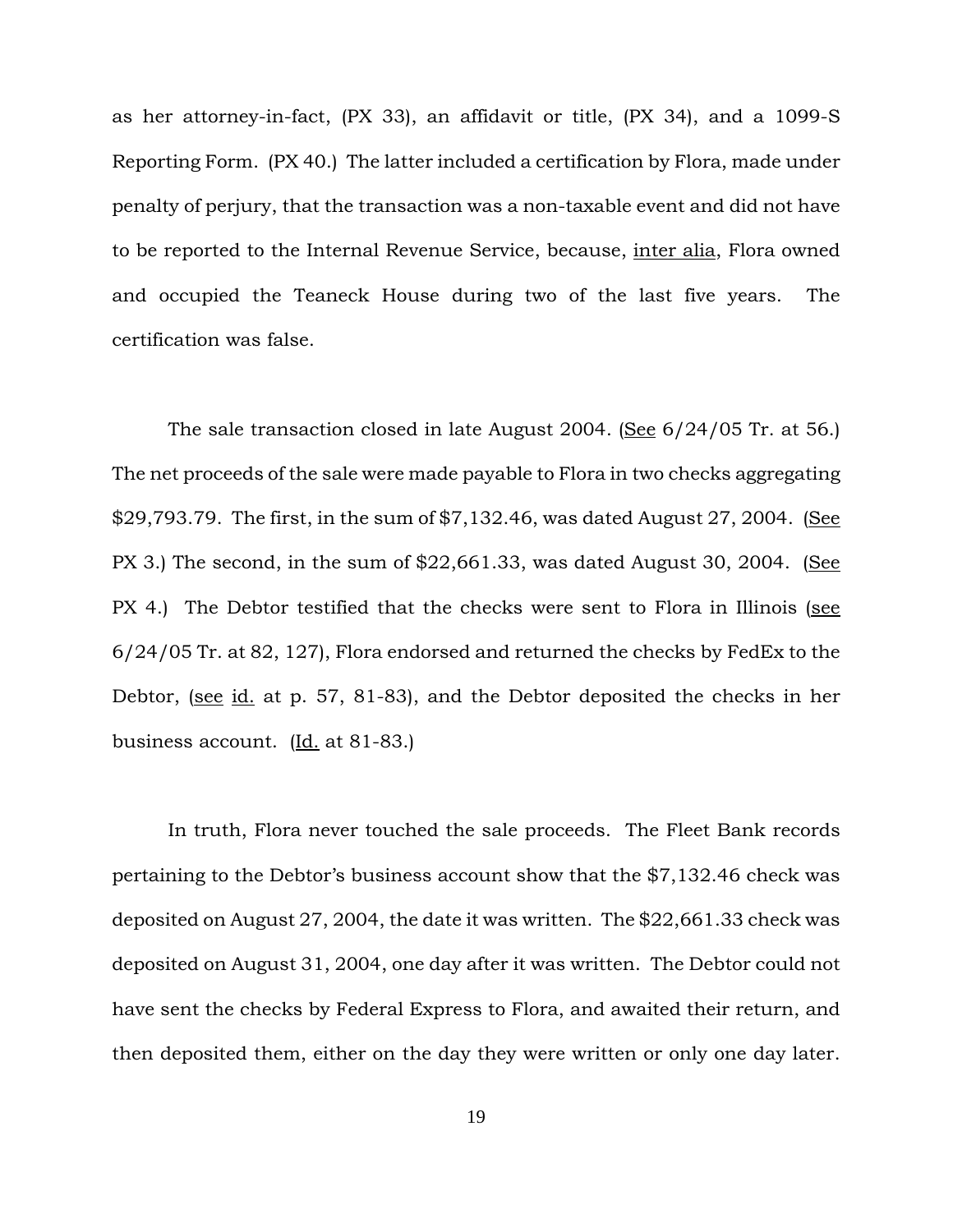This leads to but one inference – the Debtor forged Flora's endorsement and immediately deposited the checks into her business account. $8$ 

In any event, the Debtor admitted that she got the profit from the sale. Furthermore, the Debtor conceded that she used all of the money from the refinancing and the sale to finance the construction of her new dental office, (id. at  $72$ ), or prepay one year of rent on a cottage that the she had leased. (Id. at 83.)

## **4. The Debtor's Interest In The Teaneck House**

The substance of the plaintiff's claim is that the Debtor had an equitable or beneficial interest in the Teaneck House that she intentionally failed to disclose in her Schedules and SOFA. A "beneficial owner" is "[o]ne recognized in equity as the owner of something because use and title belong to that person, even though legal title may belong to someone else." BLACK'S LAW DICTIONARY 1137 (8<sup>th</sup> ed. 2004). The Debtor's interest in the Teaneck House must be decided under state law. See Butner v. United States, 440 U.S. 48, 55 (1979); Town of Weathersfield v. Merchants Bank (In re Canney), 284 F.3d 362, 370 (2d Cir. 2002); Morton v. National Bank of New York City (In re Morton), 866 F.2d 561, 563 (2d Cir. 1989).

The Teaneck House is located in New Jersey, and hence, the Debtor's

<sup>&</sup>lt;sup>8</sup> This conclusion is also consistent with the Debtor's deposition testimony where she stated that she had endorsed Flora's name on the back of the checks. (See 6/24/05 Tr. at 126-27).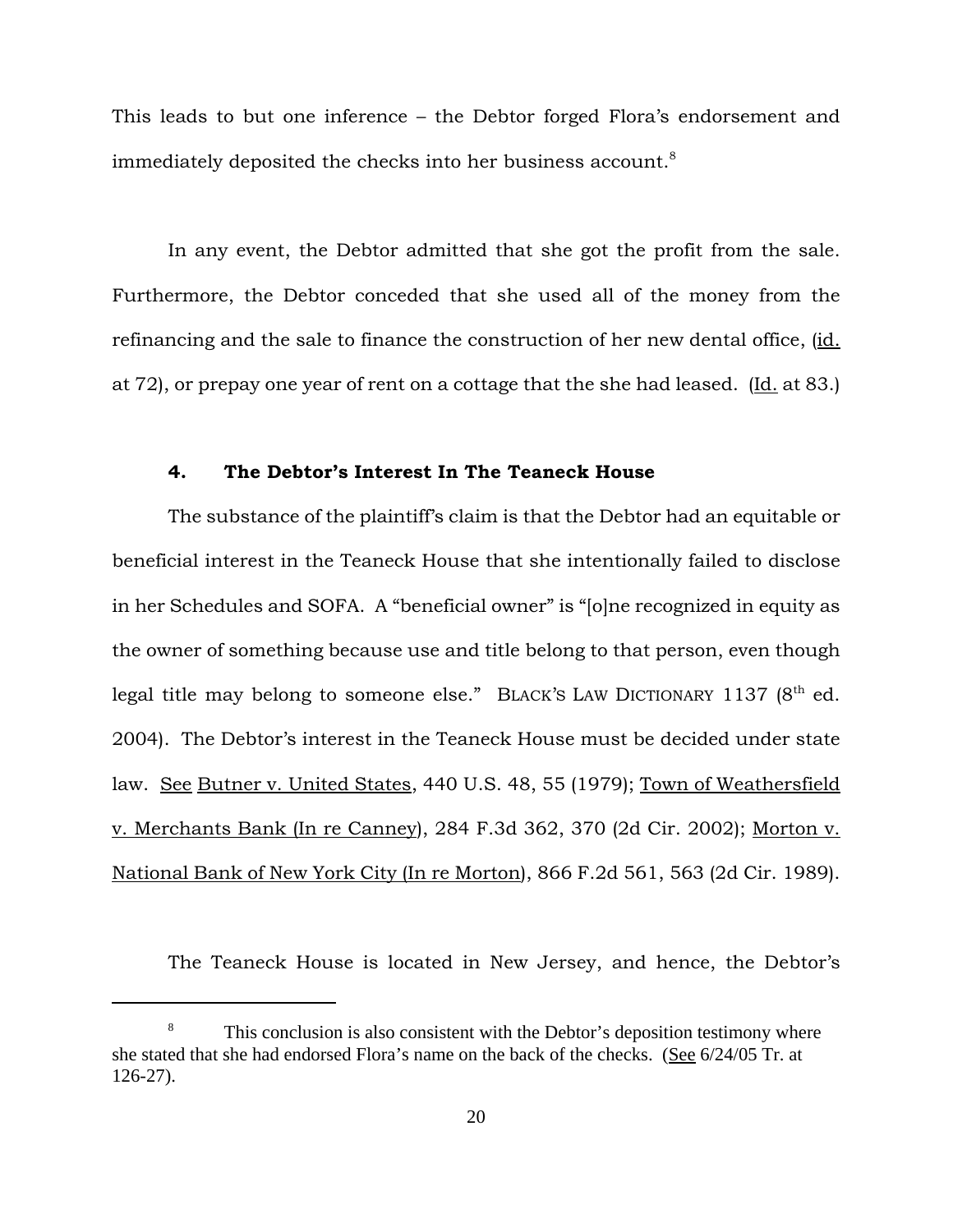interest must be decided under New Jersey law.9 The parties did not brief this issue, and the Court's own research failed to disclose New Jersey authority on point. The case does not fit within the usual paradigm in which a Debtor provides the consideration for the purchase of property but places title in another to hinder her creditors. Here, the Debtor's parents made the down payment.

Nevertheless, at least one court has held, on similar facts, that the debtor failed to disclose his beneficial interest in real property, and affirmed the denial of his discharge. In Keeney v. Smith (In re Keeney),  $227$  F.3d 679 (6<sup>th</sup> Cir. 2000), two tracts of real estate were purchased in the name of the debtor's parents. The debtor did not make the down payment on the first tract, but either he or his

<sup>&</sup>lt;sup>9</sup> "[B]ankruptcy courts confronting state law claims that do not implicate federal policy concerns should apply the choice of law rules of the forum state." Bianco v. Erkins (In re Gaston & Snow), 243 F.3d 599, 601-02 (2d Cir.), cert. denied, 534 U.S. 1042 (2001). Federal common law choice of law rules should be applied, however, to issues arising out of federal law, especially if the controversy implicates "important federal bankruptcy policy." Koreag, Controle et Revision S.A. v. Refco F/X Assocs. (In re Koreag, Controle et Revision S.A.), 961 F.2d 341, 350 (2d Cir. 1992), cert. denied, 506 U.S. 865. In the absence of Congressional guidance, federal choice of law rules often follow the RESTATEMENT (SECOND) OF CONFLICT OF LAWS. See Pescatore v. Pan Am. World Airways, Inc., 97 F.3d 1, 12 (2d Cir.1996) (citing Aaron Ferer & Sons Ltd. v. Chase Manhattan Bank, Nat'l Ass'n, 731 F.2d 112, 121 (2d Cir.1984).

Here, no conflict exists between the federal common law and New York choice of law rules. The RESTATEMENT (SECOND) OF CONFLICT OF LAWS § 235(1) (2005) provides that "[t]he existence and extent of an equitable interest in land are determined by the law that would be applied by the courts of the situs." The New York choice of law rules provide that the nature of an interest in real property is governed by the law of the place where the property is located. El Cid, Ltd. v. New Jersey Zinc Co., 575 F. Supp. 1513, 1517 (S.D.N.Y. 1983), aff'd without op., 770 F.2d 157 (2d Cir.), cert denied, 474 U.S. 1021 (1985); Carrolton Assoc. v. Abrams, 293 N.Y.S.2d 159, 168 (N.Y. Sup. Ct. 1968) (Matthew M. Levy, J.). Under either approach, the law of New Jersey will determine the Debtor's interest in the Teaneck House.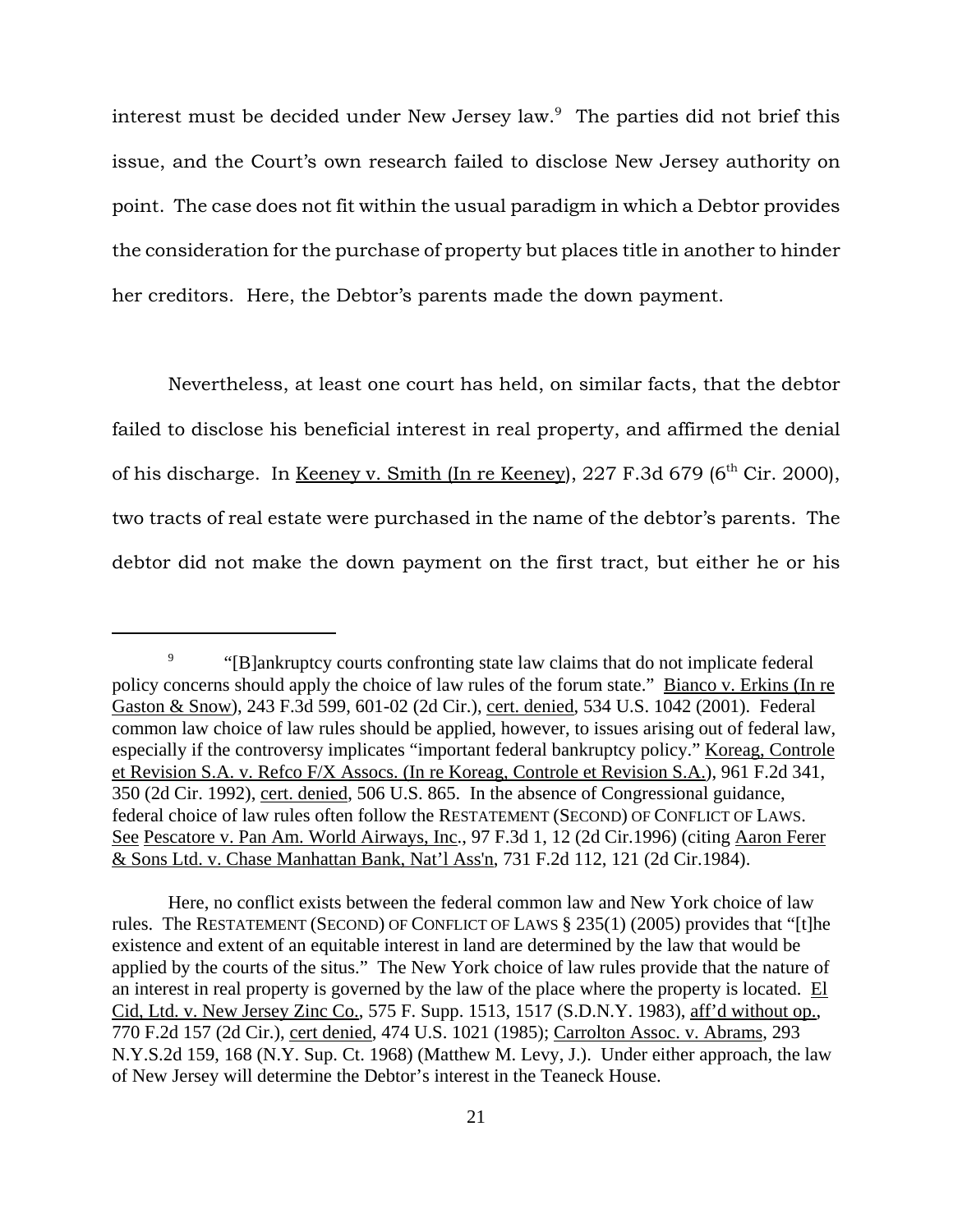corporation made all of the mortgage payments. In addition, he and his then-wife lived on the property for one year, but paid his parents no rent. The debtor's parents eventually sold the property for \$15,000, and turned the proceeds over to the mortgagee. Id. at 682. The second tract followed a similar pattern, except that the debtor or his corporation also paid the down payment, and the debtor lived on the property on the petition date. Id. The bankruptcy court denied the discharge, concluding that the debtor had concealed his beneficial interest in both properties in violation of 11 U.S.C. 727(a)(2)(A), and failed to disclose his interest in his bankruptcy schedules in violation of 11 U.S.C. 727(a)(4)(A). Id. at 682-83.

The bankruptcy court's judgment was affirmed by the District Court and by the Sixth Circuit Court of Appeals. Addressing the critical question of the debtor's interest, the Circuit Court stated:

A beneficial interest of ownership in the property can be inferred, however, from Keeney's payment for and use of the properties, including his rent-free residence on each and payment of all mortgage obligations. As noted by the district court, no explanation was provided as to why the properties were titled in the parents' names. Courts have found that a debtor retained a beneficial interest in property under similar circumstances. [Citations omitted].

Id. at 683-84.

The case for the Debtor's beneficial ownership of the Teaneck House is more compelling. First, the Debtor exercised the indicia of ownership highlighted in Keeney. She lived in the home; Flora, Necifora and Pablo lived in Illinois,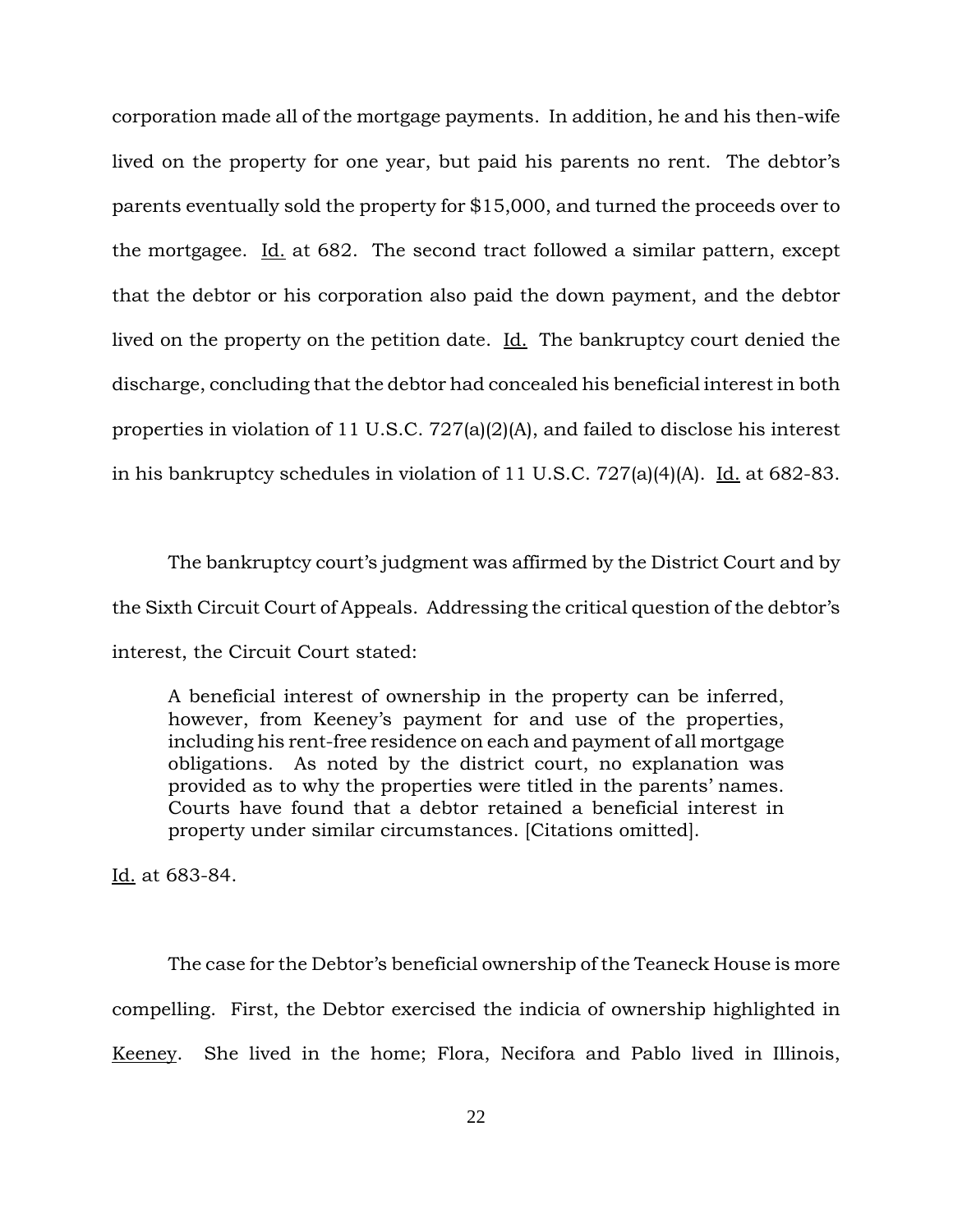(see 6/24/05 Tr. at 10-11), and never intended to use the house for themselves. The Debtor never paid rent to her parents or Flora. From start to finish, she paid the mortgage and real estate taxes each month as well as the other household expenses. (See  $6/24/05$  Tr. at 12, 33.) She signed all of the real estate documents freely using Flora's name usually without any evidence of authority. Most importantly, the Debtor retained all of the approximate \$130,000 in refinancing and sale proceeds.

Second, the Debtor held herself out as the owner. Dr. Weiss testified, without contradiction, that the Debtor told him several times that she owned the Teaneck House. (6/27/05 Tr. at 27.) It seems that she also represented her ownership to Meritage, the new mortgagee, or Stewart Title, the title insurer. Stewart Title insisted on the 2002 Deed as a condition to insuring title. The 2002 Deed purported to cut off Kupfermunz's possessory rights as "Flora's" husband. Stewart Title's demand implied that the Debtor, posing as Flora, represented that she owned the Teaneck House, and Kupfermunz was her husband.

In addition, she attended various closings masquerading as Flora, the owner. Although she claimed that she produced her own identification at these closings, two facts undercut her testimony. The notarial acknowledgments attest to Flora's presence, not the Debtor's. Moreover, it is difficult to accept that any bank lending \$377,000 would allow the Debtor to sign for Flora without a power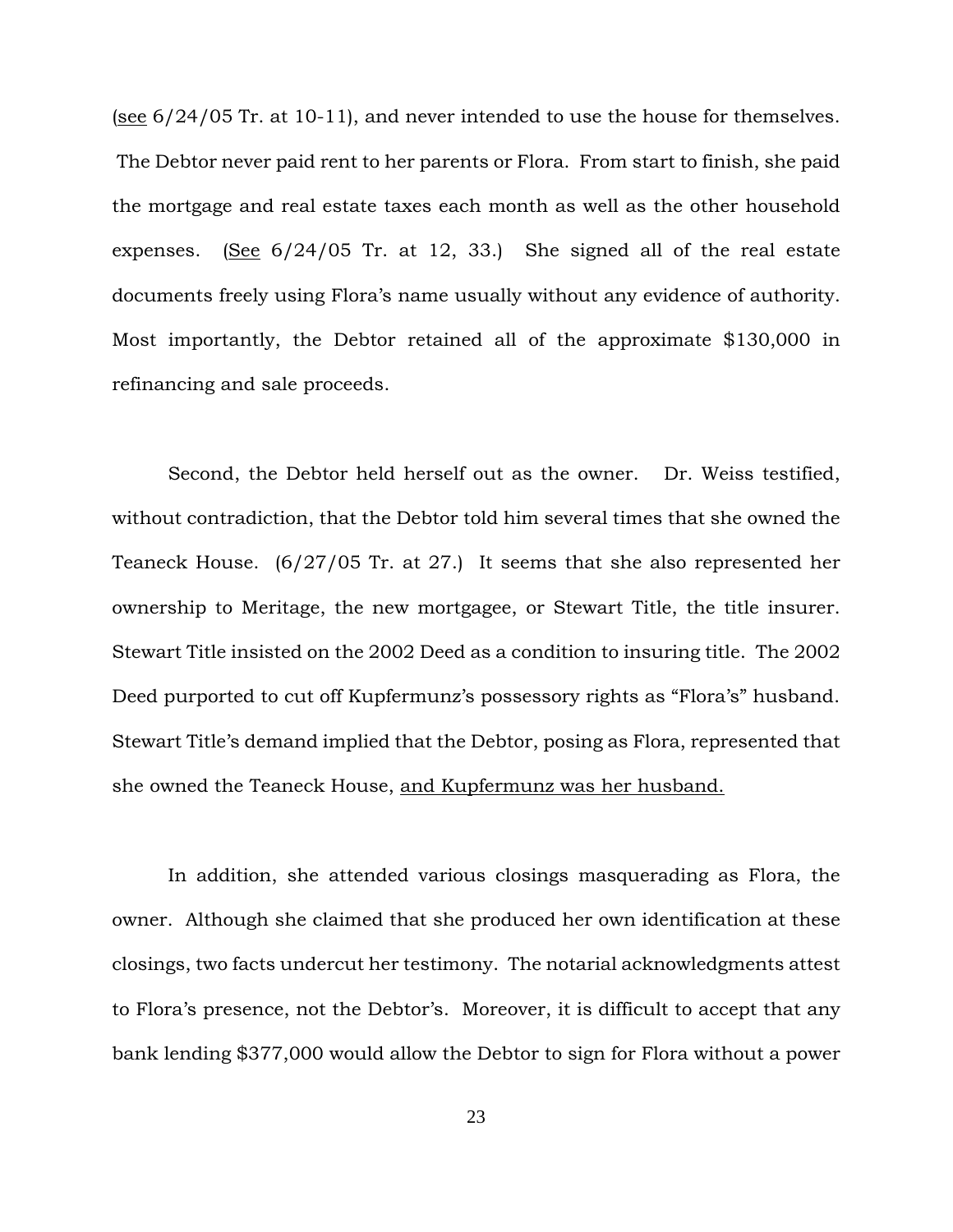of attorney based upon an alleged verbal authorization.

Third, the Debtor's parents and Flora acknowledged the Debtor's ownership. Initially, it is beyond cavil that the Teaneck House was purchased to provide a home for the Debtor; Flora and their parents lived in Illinois. In addition, Flora and the widowed Necifora acquiesced in the Debtor's exercise of the use of the proceeds. Necifora knew about the refinancing; the 2002 Deed, which Necifora signed, was done at Stewart Title's insistence as part of that transaction. She knew what the Teaneck House cost in 1998, and she had to know that the refinancing would generate substantial proceeds for the "Borrower." It was no secret that the Debtor got the proceeds; she testified that Flora gifted the near \$100,000 to her. It is fair to infer that Necifora knew about the disposition of the proceeds.

The Debtor testified that Flora endorsed the refinancing proceeds check and deposited it in the Debtor's business account as a gift. (See 6/24/05 Tr. at 52.) Therefore, Flora knew about the refinancing and the Debtor's receipt of the proceeds. Flora also knew about the subsequent sale; she executed a power of attorney, an affidavit of title and a 1099-S Reporting Form. According to the Debtor, Flora again graciously gifted all of the proceeds to the Debtor.

I find the testimony regarding Flora's gifts to be incredible. The Debtor was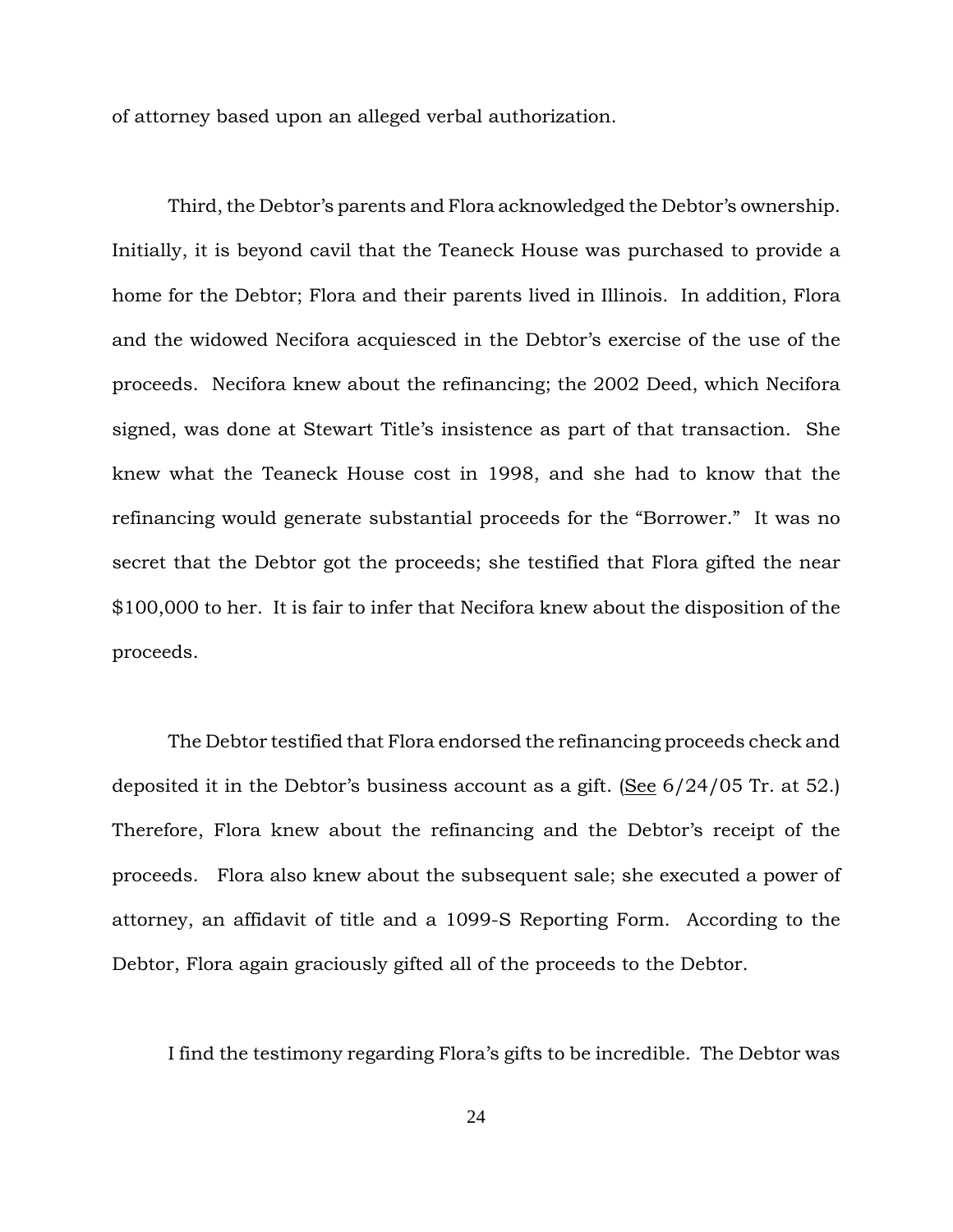a dentist, without dependents; Flora was a divorced mother of three that apparently did not receive child support. (See 6/24/05 Tr. at 26-27.) Flora's relinquishment of \$130,000 of proceeds implied what everyone in the family seemed to acknowledge during the preceding six years – the Debtor owned the Teaneck House.

Why, then, didn't the Debtor's parents simply place title in the Debtor's name? The Debtor's trial testimony supplied the rationale. By the time that the Teaneck House was purchased, the Debtor was already involved in the second of her three bankruptcies in this district. She owed the federal and state taxing authorities substantial sums. She testified that her parents placed title in Flora's name, rather than in the Debtor's or in both the Debtor's and Flora's names, because the Debtor had a bad credit rating. In short, the transaction was set up to place the Teaneck House beyond the reach of the Debtor's substantial creditors.

The Debtor's concealment of her interest in the Teaneck House, in this regard, was consistent with her general pattern of hiding assets from her creditors. For example, she testified that she did not maintain a personal bank account because she was "turned down." $10(6/24/05)$  Tr. at 179.) Instead, she deposited the proceeds from the Teaneck House, as well as her personal disability payments, into her corporate account. (See 6/24/05 Tr. at 179-80)

<sup>&</sup>lt;sup>10</sup> The Fleet Bank account listed in Schedule B was a corporate account.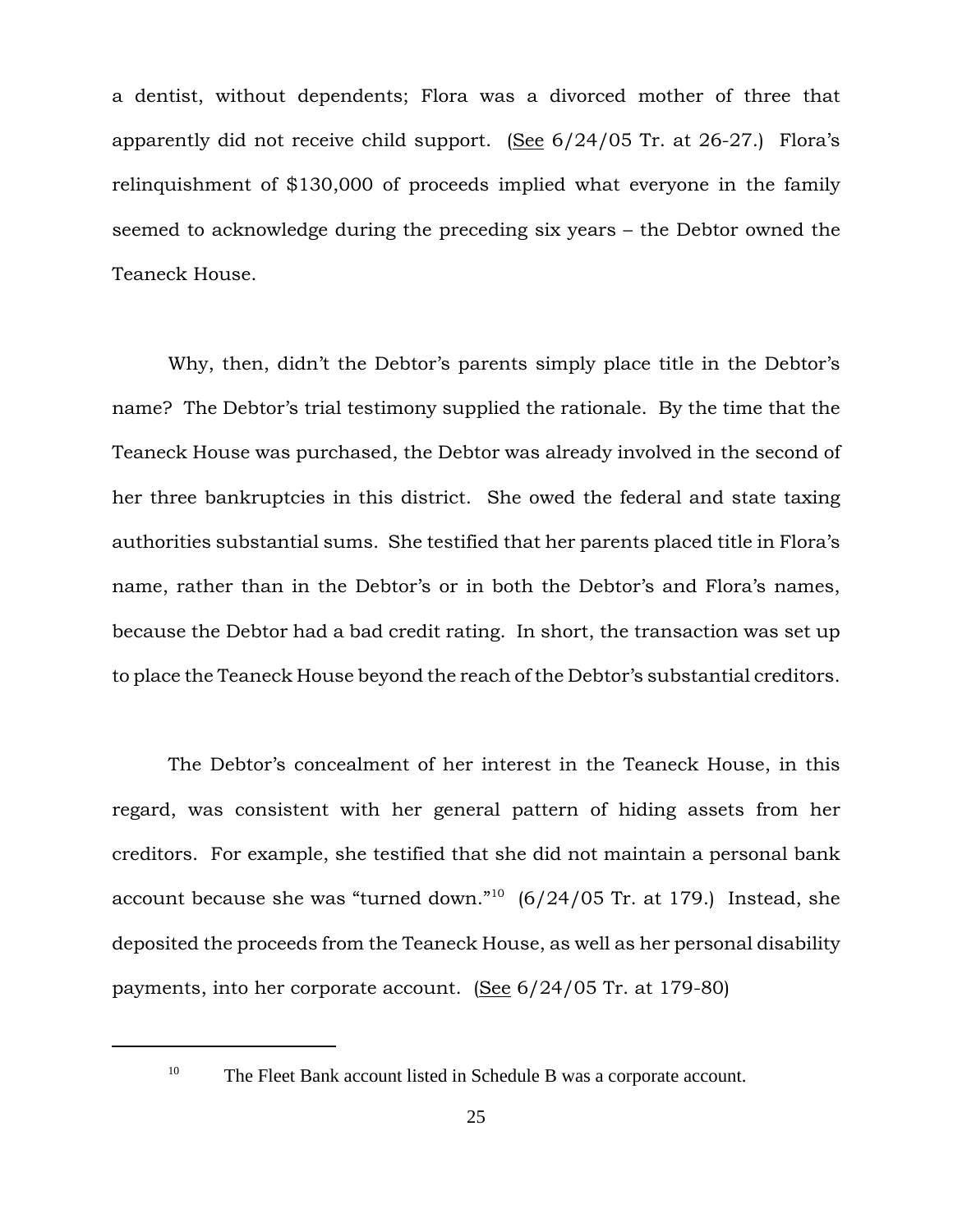Her explanation was not credible. At various times during the relevant period, she maintained corporate accounts at Chase Bank and Fleet Bank. (See DX 4.) It is difficult to accept that these banks would take her corporate funds but not her personal funds, or refuse to open a personal account to accommodate her. The lack of a personal account was her choice, not the banks'. She then used her corporate funds to pay her personal expenses. (See 6/24/05 Tr. at 87, 119.)

In fact, she often used more deceptive tactics to conceal her cash. Each month, she cashed her monthly draw as soon as she got it. (See id. at 116.) She used some of the cash to pay her personal living expenses, such as the telephone and other utilities.<sup>11</sup> (See id. at 117.) She also used some of the cash to purchase cashier's or bank checks which, in turn, were used to meet the monthly mortgage payments. (See id. at 117-18.)

In light of these facts, I conclude that the debtor had an equitable interest in the Teaneck House. As noted above, she enjoyed all of the benefits of ownership, and assumed all of the corresponding obligations. In contrast, the titular owners had neither. Her interest became property of the estate upon the commencement of the case, see 11 U.S.C. § 541(a), and the Debtor should have reported that interest in her Schedules. She intentionally failed to do so in order

 $11$  According to the Debtor, she went to payment facilities in New Jersey where she would remit cash to satisfy her telephone, electric and gas bills. (6/24/05 Tr. at 61 and 117.)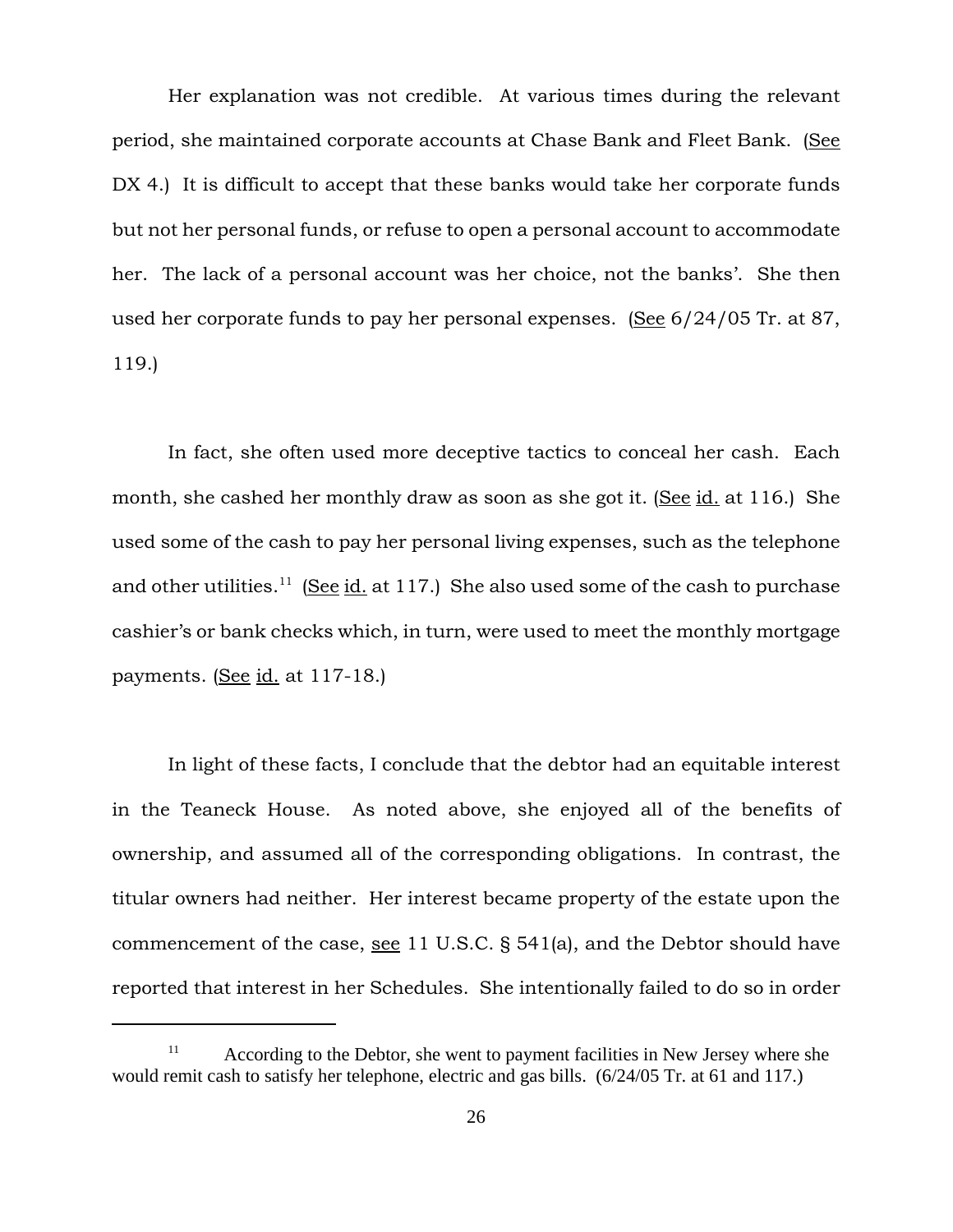to hide her interest from her creditors, a pattern she followed consistently. The Debtor's intentional omission of her equitable interest in the Teaneck House constituted a false oath, and justifies the denial of her discharge under 11 U.S.C.  $\S 727(a)(4)(A).^{12}$ 

## **C The Failure to Account for the Proceeds**

According to the Debtor, Flora gave her approximately \$100,000 – the net proceeds of the January 2003 refinancing – less than three months before she filed her chapter 7 case. The Debtor deposited the refinancing proceeds in her corporate account, and used the funds to construct a new office. She did not reflect her receipt or use of the proceeds in her Schedules or SOFA. Even if the Debtor did not have an interest in the Teaneck House, the transactions surrounding the receipt and the use of the refinancing proceeds should have been disclosed.

Section 521(1) of the Bankruptcy Code directs a debtor to "file a list of creditors, and unless the court orders otherwise, a schedule of assets and liabilities, a schedule of current income and current expenditures, and a statement of the debtor's financial affairs." Accord FED. R. BANKR. P.

<sup>&</sup>lt;sup>12</sup> The Debtor's concealment of her interest in the Teaneck House, and her deposit of the proceeds in her corporate account, also constituted the concealment and ultimate transfer of her property with fraudulent intent in violation of 11 U.S.C. § 727(a)(2). I do not, however, read the complaint, Joint Pre-Trial Order or the plaintiff's post-trial submissions to rely on such a theory. Hence, it does not form any basis for the decision to revoke the Debtor's discharge.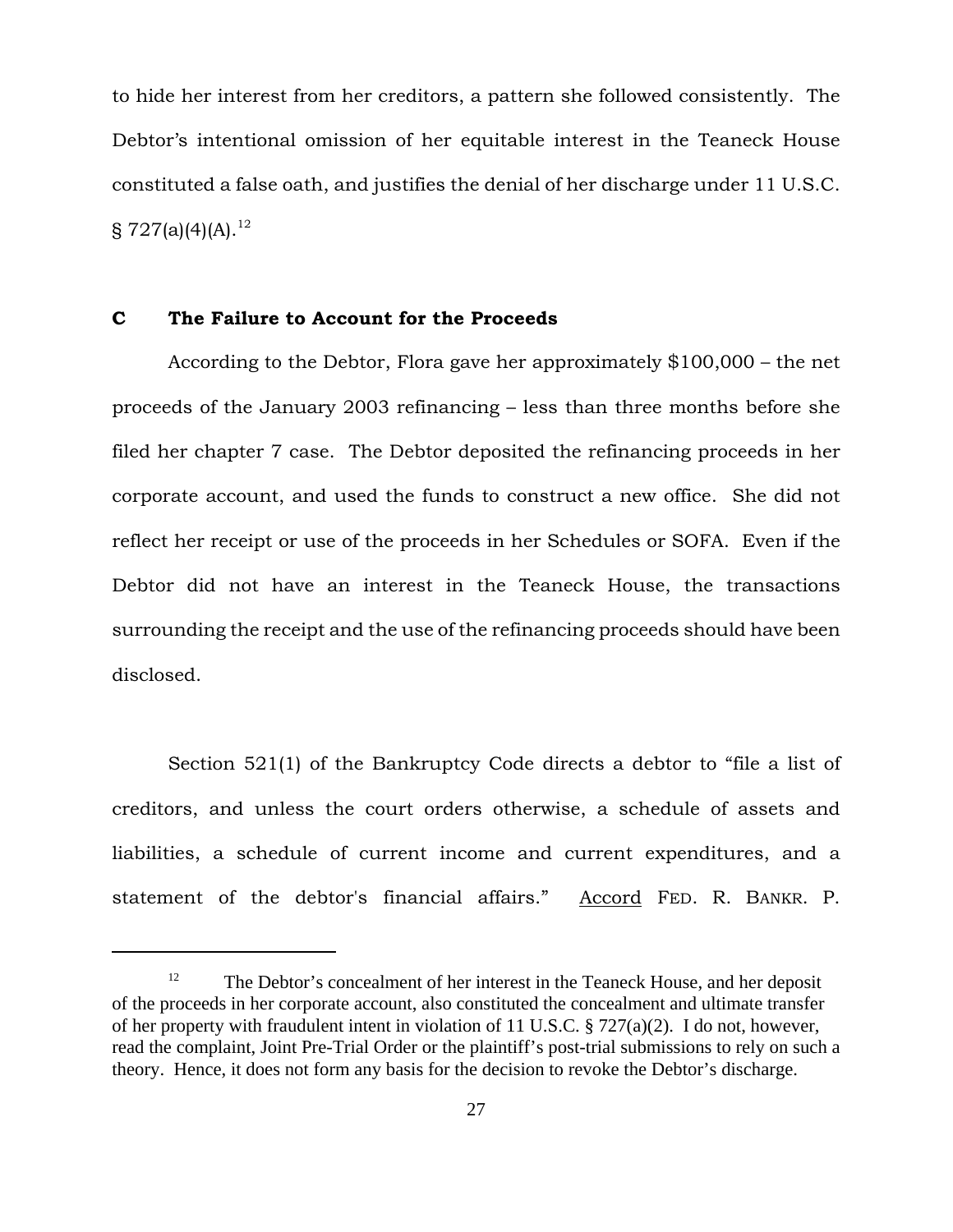1007(b)(1)("Except in a chapter 9 municipality case, the debtor, unless the court orders otherwise, shall file schedules of assets and liabilities, a schedule of current income and expenditures, a schedule of executory contracts and unexpired leases, and a statement of financial affairs, prepared as prescribed by the appropriate Official Forms.") The Official Forms used for reporting the debtor's financial information include the Schedules (Official Form No. 6) and the SOFA (Official Form No. 7).

The Plaintiff contends that the Debtor failed to report Flora's \$100,000 gift as "income other than from employment or operation of business" in ¶ 2 of the SOFA. The Bankruptcy Code does not define "income," but the term generally refers to "[t]he money received or other form of payment one receives, usu. periodically, from employment, business investments, royalties, gifts and the like." BLACK'S LAW DICTIONARY 778 (8<sup>th</sup> ed. 2004)(emphasis added).

The cases disagree on how to define "income" under the Bankruptcy Code. Some courts follow a strict tax law analysis in which the definition of "income" is borrowed from the Internal Revenue Code ("Tax Code"), § 102, which states that "gross income" does not include the value of property acquired by gift, bequest, devise or inheritance.<sup>13</sup> See In re Wagner, 808 F.2d 542, 549 (7<sup>th</sup> Cir.

13

Gross Income is defined by  $\S 61(a)$  of the Tax Code, with  $\S 102$  providing certain exceptions. The pertinent text of those sections is as follows: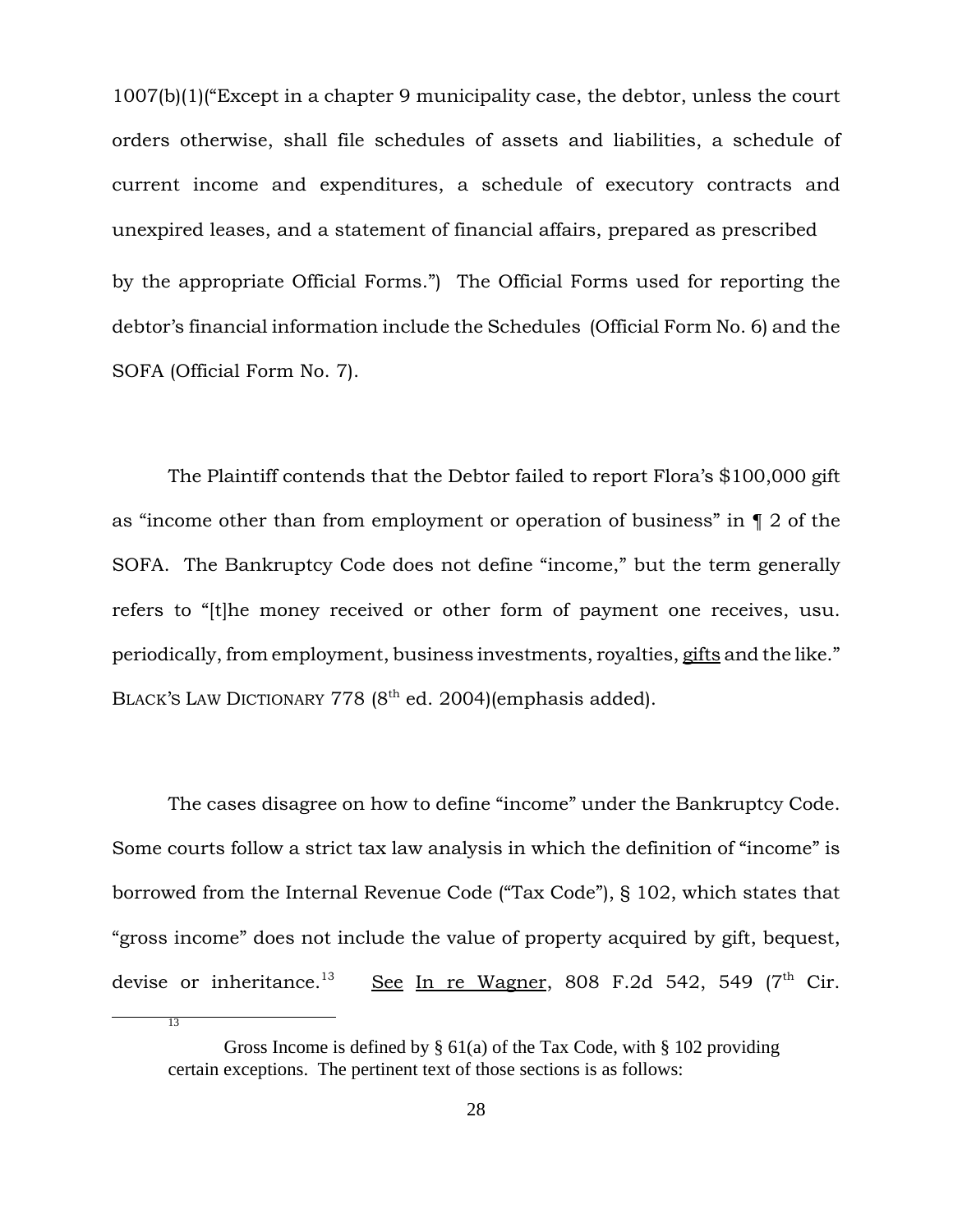1986)(Posner, J.)("gross income" within Bankruptcy Code's definition of "farmer," is to be given same meaning that it has in the Tax Code, reasoning that use of the Tax Code definition would avoid uncertainty); Cadle Co. v. King (In re King), 272 B.R. 281, 293 (N.D. Okla. 2002)(applying the tax definition of "gross income" to determine whether transfers to the debtor constituted "gross income" or "income" that had to be disclosed in the debtor's bankruptcy schedules and statement of financial affairs); In re Lamb, 209 B.R. 759, 760-61 (Bankr. M.D. Ga. 1997)(since Congress drafted both the Tax Code and the Bankruptcy Code, it is logical that Congress intended the term "gross income," within the Bankruptcy code's definition of "farmer," to have its ordinary Tax Code meaning); In re Stones*,* 157 B.R. 669, 670 (Bankr. S.D. Cal.1993) (bona fide loan is not "income" under Tax Code and, therefore, not included within "disposable income" for chapter 13

### § 61. Gross Income

§ 102. Gifts and inheritances

<sup>(</sup>a) General definition.--Except as otherwise provided in this subtitle, gross income means all income from whatever source derived, including (but not limited to) the following items:

<sup>(1)</sup> Compensation for services, including fees, commissions, fringe benefits, and similar items; (2) Gross income derived from business; (3) Gains derived from dealings in property; (4) Interest; (5) Rents; (6) Royalties; (7) Dividends; (8) Alimony and separate maintenance payments; (9) Annuities; (10) Income from life insurance and endowment contracts; (11) Pensions; (12) Income from discharge of indebtedness; (13) Distributive share of partnership income; (14) Income in respect of a decedent; and (15) Income from an interest in an estate or trust. 26 U.S.C.A. § 61(a)(Thomson/West 2005).

<sup>(</sup>a) General rule.--Gross income does not include the value of property acquired by gift, bequest, devise, or inheritance. 26 U.S.C.A. § 102(a)(Thomson/West 2005).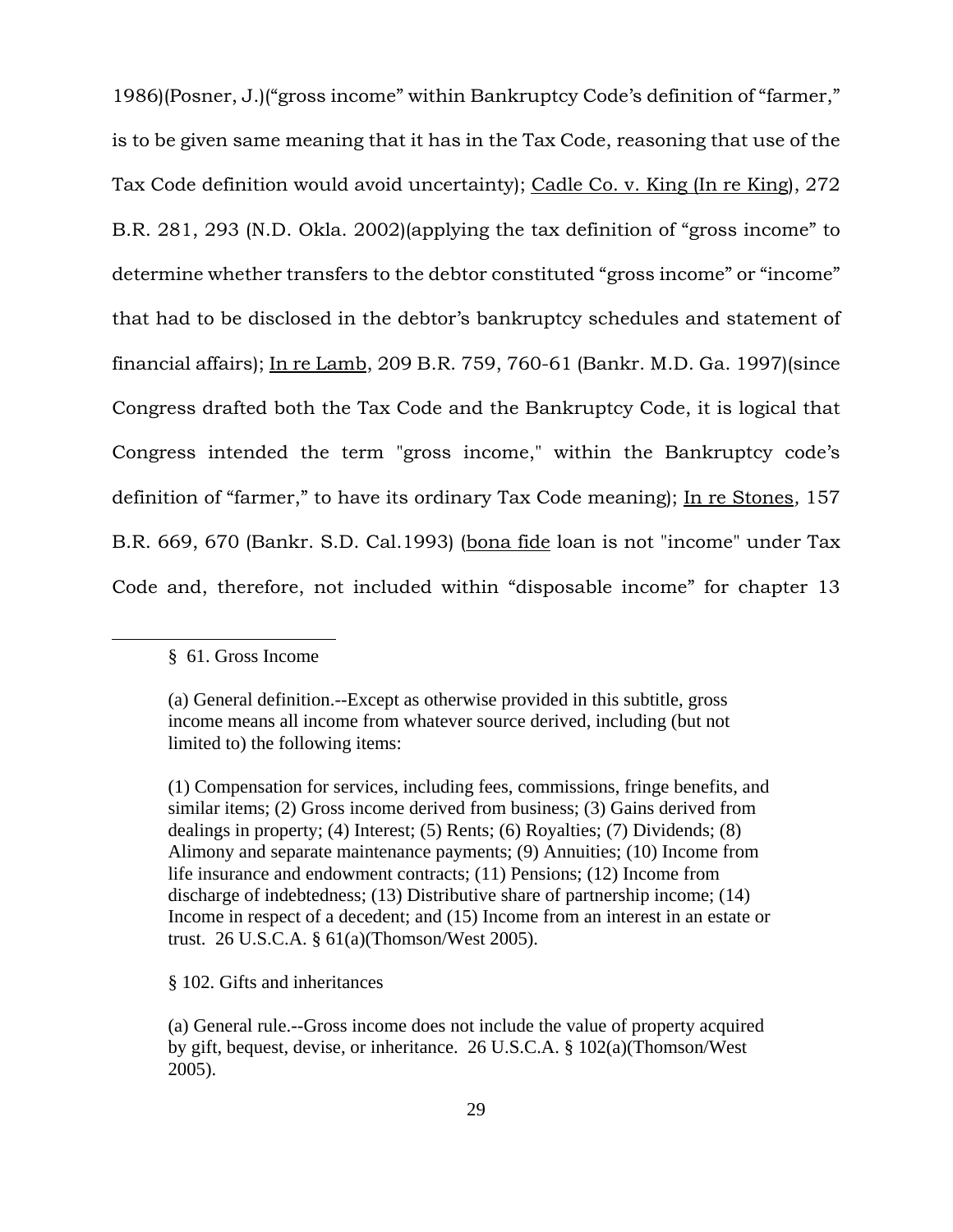debtor). Other courts view the term more broadly in bankruptcy cases.See In re Agribank, FCB v. Honey (In re Honey), 167 B.R. 540, 544 (W.D. Mo. 1994)(rejecting Tax Code approach to defining chapter 12 debtor's "disposable income" where its application would result in a "profound windfall" to debtor that received a large non-taxable inheritance); In re Cochran, 141 B.R. 270, 272 (M.D. Ga. 1992)("income" for purposes of § 1325(c) contemplates a broader definition than found in the Tax Code.); In re Gage, 159 B.R. 272, 281 (Bankr. D.S.D. 1993)(non-taxable loan proceeds received by a chapter 12 debtor may be included in determination of "disposable income" under § 1225(b) of the Bankruptcy Code); In re Martin, 130 B.R. 951, 966 (Bankr. N.D. Iowa 1991)(non-taxable insurance proceeds received by a chapter 12 debtor during the bankruptcy case is income for purposes of the disposable income test). Given this disagreement, and the absence of clear law in this Circuit, a discharge cannot be denied or revoked based upon the failure to report a gift as income.

This conclusion does not, however, end the inquiry. Even if Flora's gift did not meet the definition of income, the \$100,000 undeniably became the Debtor's property. If the Debtor had retained the proceeds in a personal bank account, she would have had to report it as personal property under Schedule B (line 2). Prior to the petition, the Debtor transferred the cash; the transfer simply transformed the cash into a different asset that still should have been disclosed.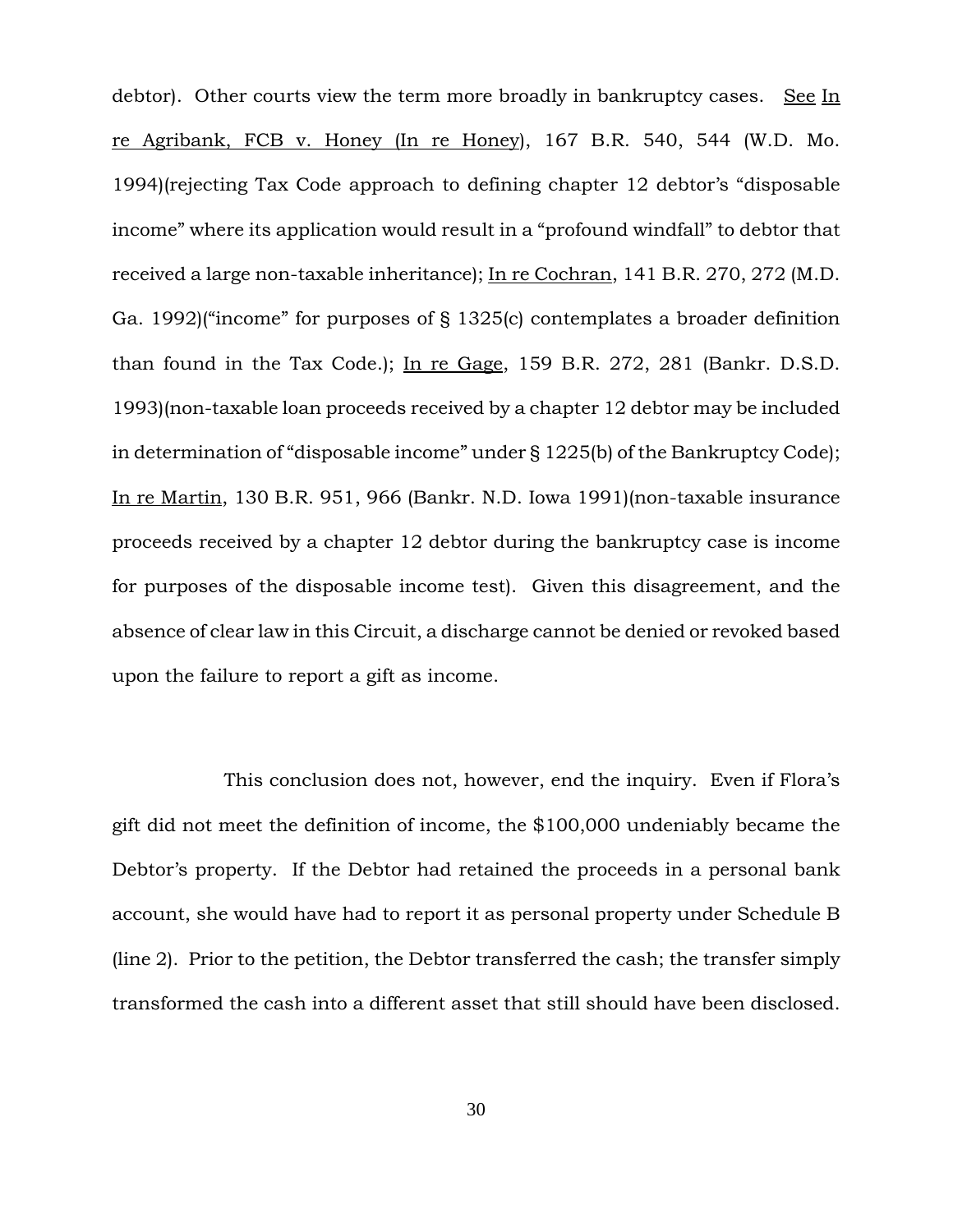The Debtor deposited the refinancing proceeds into a corporate bank account. The transfer constituted either a loan to her professional corporation or an infusion of equity. A loan should have been reported on Schedule B (line 17). An equity infusion would have increased the value of the Debtor's ownership interest in her professional corporation that should have been reported on Schedule B (line 12). The Debtor did not, however, schedule the stock in her professional corporation as an asset, a separate false oath. In addition, whether viewed as a loan or as capital, the \$100,000 transfer occurred outside of the Debtor's ordinary course of business, and should have been disclosed in response to  $\P$  10 in the SOFA.<sup>14</sup>

In short, the \$100,000 represented the Debtor's most significant asset. The failure to disclose that asset in its original or transformed state made her disclosures materially false. As already noted, the circumstances of the transaction compel the conclusion that the Debtor intentionally hid the receipt and use of the money – as she commonly did with other income and property – to deceive her creditors. Accordingly, the failure to disclose the receipt and transfer of the \$100,000 in refinancing proceeds justifies the denial of the discharge under 11 U.S.C. § 727(a)(4)(A).

 $14$  To the extent the Debtor used the proceeds to prepay rent on the cottage she leased for her personal use, the prepaid rent was an asset that should have been reported on Schedule B, either as a type of security deposit (line 3) or under the catch-all category (line 20).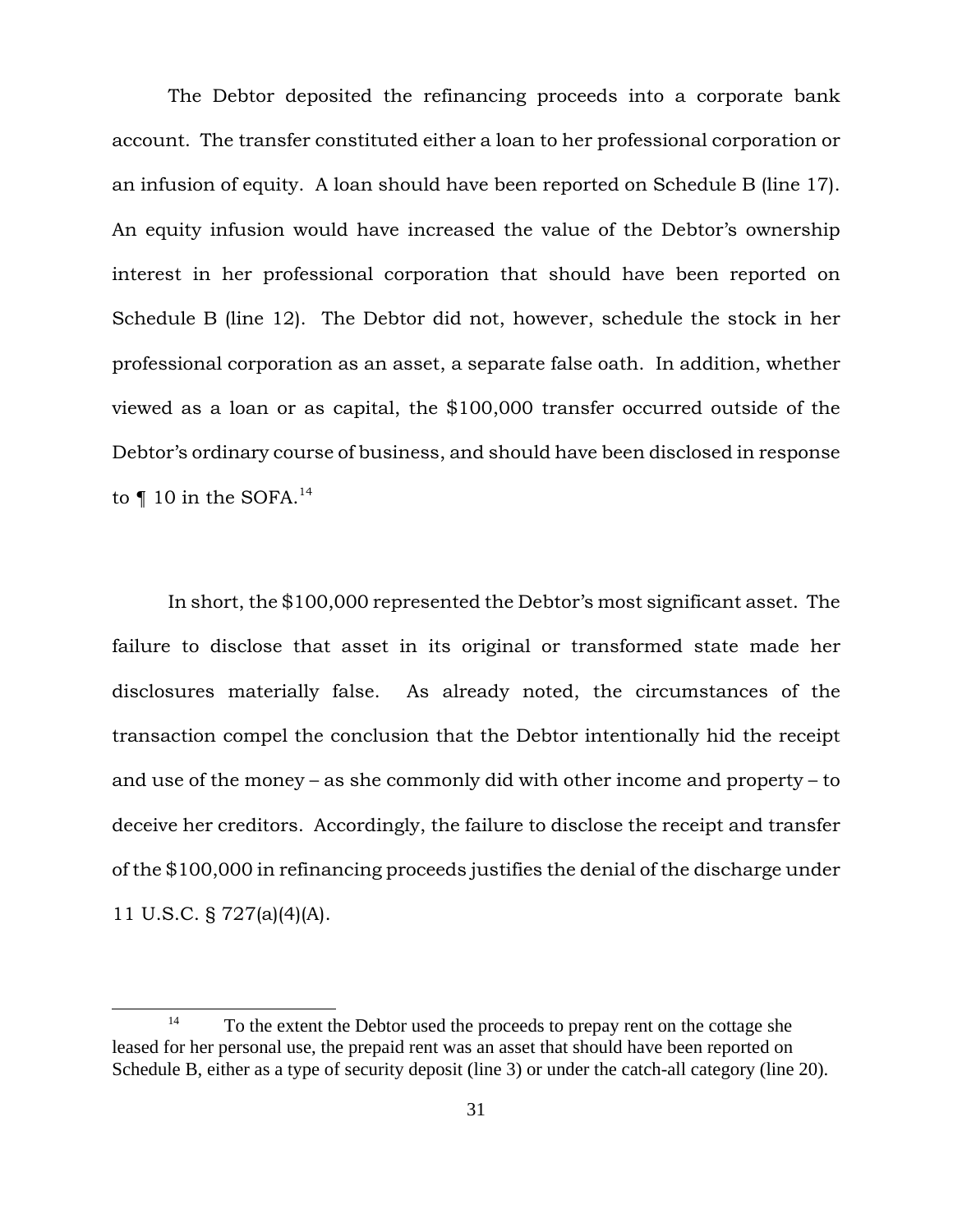## **D. The Diamond Engagement Ring**

The Debtor also failed to disclose a diamond engagement ring. The Debtor testified that Kupfermunz, her former husband, gave her a diamond engagement ring of between five and six carats.  $(6/24/05 \text{ Tr. at } 160; \text{ sec } PX$  22 at ¶ 8A.) She further testified that Kupfermunz took back the engagement ring as well as her wedding ring when they separated. (See id. at 160-61; PX 22, at ¶ 8A). Given this testimony, it comes as no surprise that she did not schedule a diamond ring. She scheduled only \$3,000 of jewelry, consisting of a "pearl necklace, earrings, necklace & bracelet." (PX 13, Sched. B, line 7.)

At trial, the fate of the diamond ring had almost as many stories as carats. Although the Debtor testified that Kupfermunz took the ring back, she stated in a May 5, 2004 affidavit that the ring never existed. (See 6/24/05 Tr. at 164; 6/27/05 Tr. at p. 85). At trial, Kupfermunz told a third story. He testified credibly that he never gave the Debtor a five to six carat diamond ring, and certainly never took one back.<sup>15</sup>  $(6/27/05$  Tr. at 49, 102.

Notwithstanding the Debtor's affidavit testimony, I find that the Debtor owned a five to six carat diamond ring. I further find that Kupfermunz never took it back. Lacking any other possible explanation, I find that the Debtor still has it,

<sup>&</sup>lt;sup>15</sup> Kupfermunz testified that he recalled seeing a ring with a bluish stone, but he could not identify the stone. (6/27/05 Tr. at 61-62.) During redirect, the Debtor confirmed that the stone was a diamond. (Id. at 84-85.)